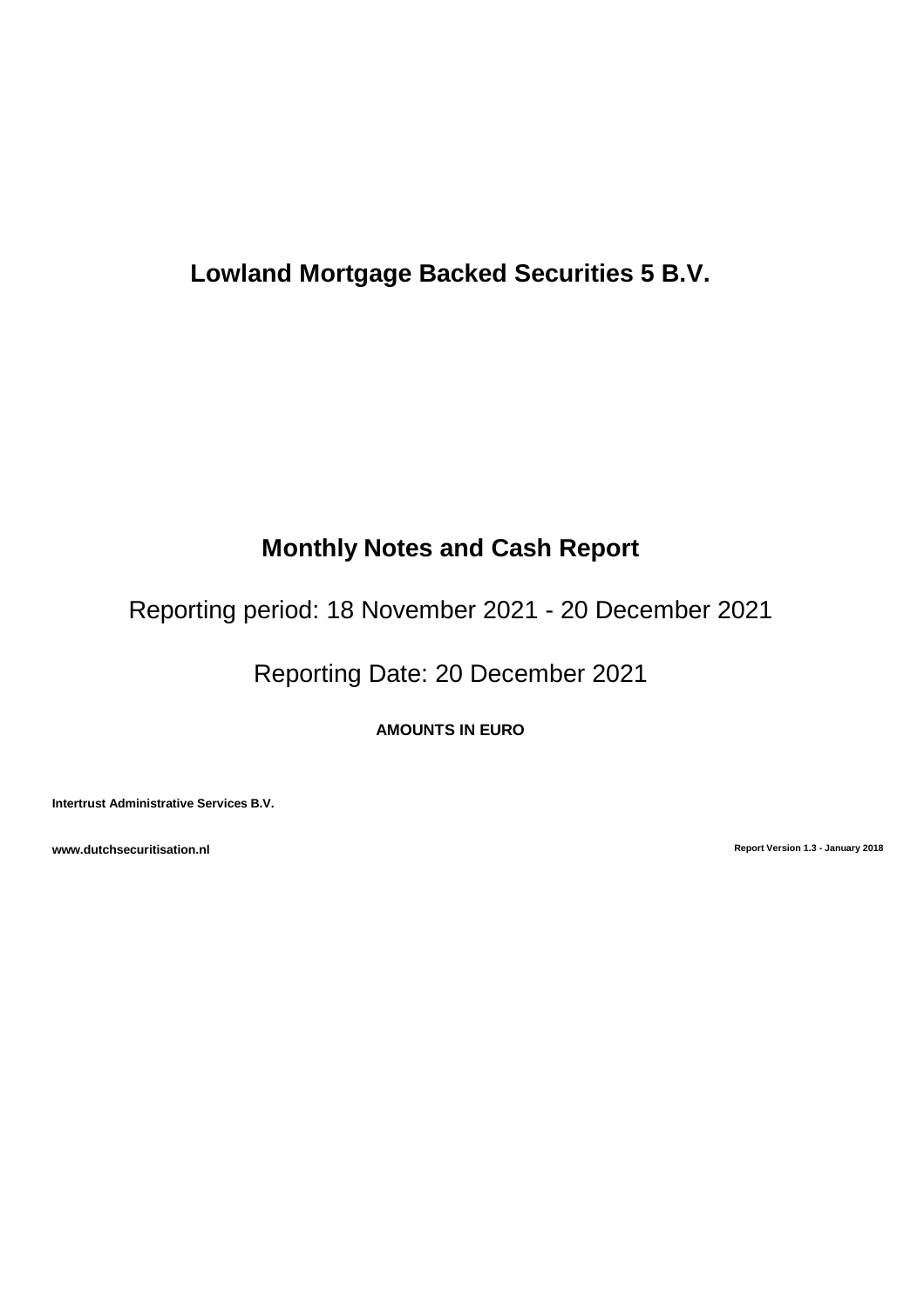# **Table of Contents**

|                                                   | Page |
|---------------------------------------------------|------|
| <b>Key Dates</b>                                  |      |
| <b>Bond Report</b>                                | 4    |
| Revenue Priority of Payments                      | 6    |
| Redemption Priority of Payments                   |      |
| <b>Issuer Accounts</b>                            | 8    |
| Additional Information                            | 9    |
| <b>Triggers and Portfolio Limits</b>              | 11   |
| <b>Counterparty Credit Ratings &amp; Triggers</b> | 12   |
| Glossary                                          | 13   |
| Contact Information                               | 16   |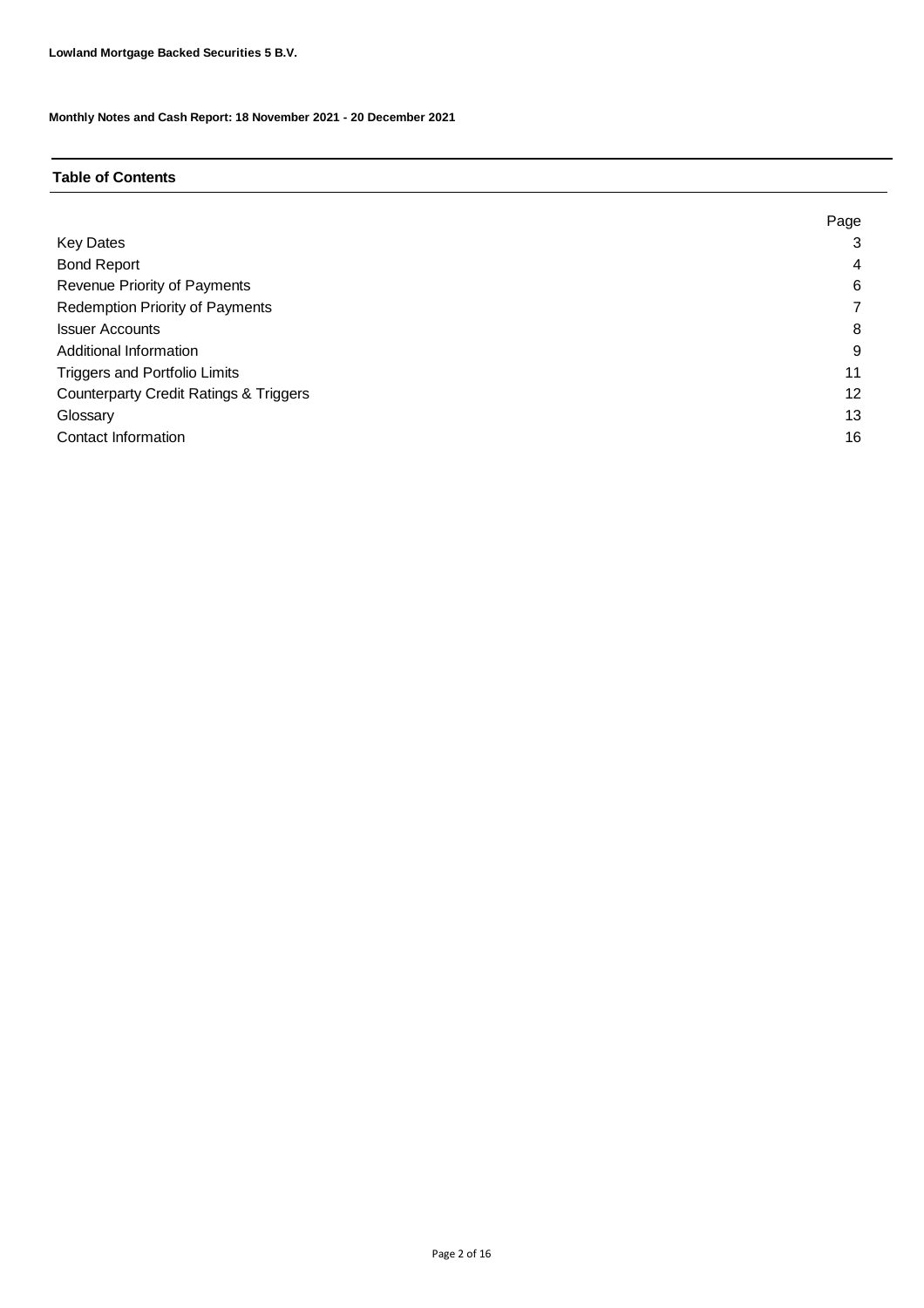# **Key Dates**

| <b>Note Class</b>                        | Class A1                   | Class A2                   | Class B                    | Class C                    | Class D                    | Class E                      |
|------------------------------------------|----------------------------|----------------------------|----------------------------|----------------------------|----------------------------|------------------------------|
|                                          |                            |                            |                            |                            |                            |                              |
| <b>Key Dates</b>                         |                            |                            |                            |                            |                            |                              |
| <b>Closing Date</b>                      | 23 May 2018                | 23 May 2018                | 23 May 2018                | 23 May 2018                | 23 May 2018                | 23 May 2018                  |
| First Optional Redemption Date           | 18 May 2023                | 18 May 2023                | 18 May 2023                | 18 May 2023                | 18 May 2023                | 18 May 2023                  |
| Step Up Date                             | N/A                        | N/A                        | N/A                        | N/A                        | N/A                        | N/A                          |
| Original Weighted Average Life           | N/A                        | N/A                        | N/A                        | N/A                        | N/A                        | N/A                          |
| (expected)<br><b>Final Maturity Date</b> | 18 May 2055                | 18 May 2055                | 18 May 2055                | 18 May 1955                | 18 May 1955                | 18 May 1955                  |
|                                          |                            |                            |                            |                            |                            |                              |
| Portfolio Date                           | 30 Nov 2021                | 30 Nov 2021                | 30 Nov 2021                | 30 Nov 2021                | 30 Nov 2021                | 30 Nov 2021                  |
| <b>Determination Date</b>                | 16 Dec 2021                | 16 Dec 2021                | 16 Dec 2021                | 16 Dec 2021                | 16 Dec 2021                | 16 Dec 2021                  |
| Interest Payment Date                    | 20 Dec 2021                | 20 Dec 2021                | N/A                        | N/A                        | N/A                        | N/A                          |
| <b>Principal Payment Date</b>            | 20 Dec 2021                | 20 Dec 2021                | 20 Dec 2021                | 20 Dec 2021                | 20 Dec 2021                | 20 Dec 2021                  |
| <b>Current Reporting Period</b>          | 18 Nov 2021                | 18 Nov 2021                | 18 Nov 2021                | 18 Nov 2021                | 18 Nov 2021 -              | 18 Nov 2021 -                |
| Previous Reporting Period                | 20 Dec 2021<br>18 Oct 2021 | 20 Dec 2021<br>18 Oct 2021 | 20 Dec 2021<br>18 Oct 2021 | 20 Dec 2021<br>18 Oct 2021 | 20 Dec 2021<br>18 Oct 2021 | 20 Dec 2021<br>18 Oct 2021 · |
|                                          | 18 Nov 2021                | 18 Nov 2021                | 18 Nov 2021                | 18 Nov 2021                | 18 Nov 2021                | 18 Nov 2021                  |
|                                          |                            |                            |                            |                            |                            |                              |
| <b>Accrual Start Date</b>                | 18 Nov 2021                | 18 Nov 2021                | N/A                        | N/A                        | N/A                        | N/A                          |
| <b>Accrual End Date</b>                  | 20 Dec 2021                | 20 Dec 2021                | N/A                        | N/A                        | N/A                        | N/A                          |
| Accrual Period (in days)                 | 32                         | 30                         | N/A                        | N/A                        | N/A                        | N/A                          |
| Fixing Date Reference Rate               | 16 Nov 2021                | N/A                        | N/A                        | N/A                        | N/A                        | N/A                          |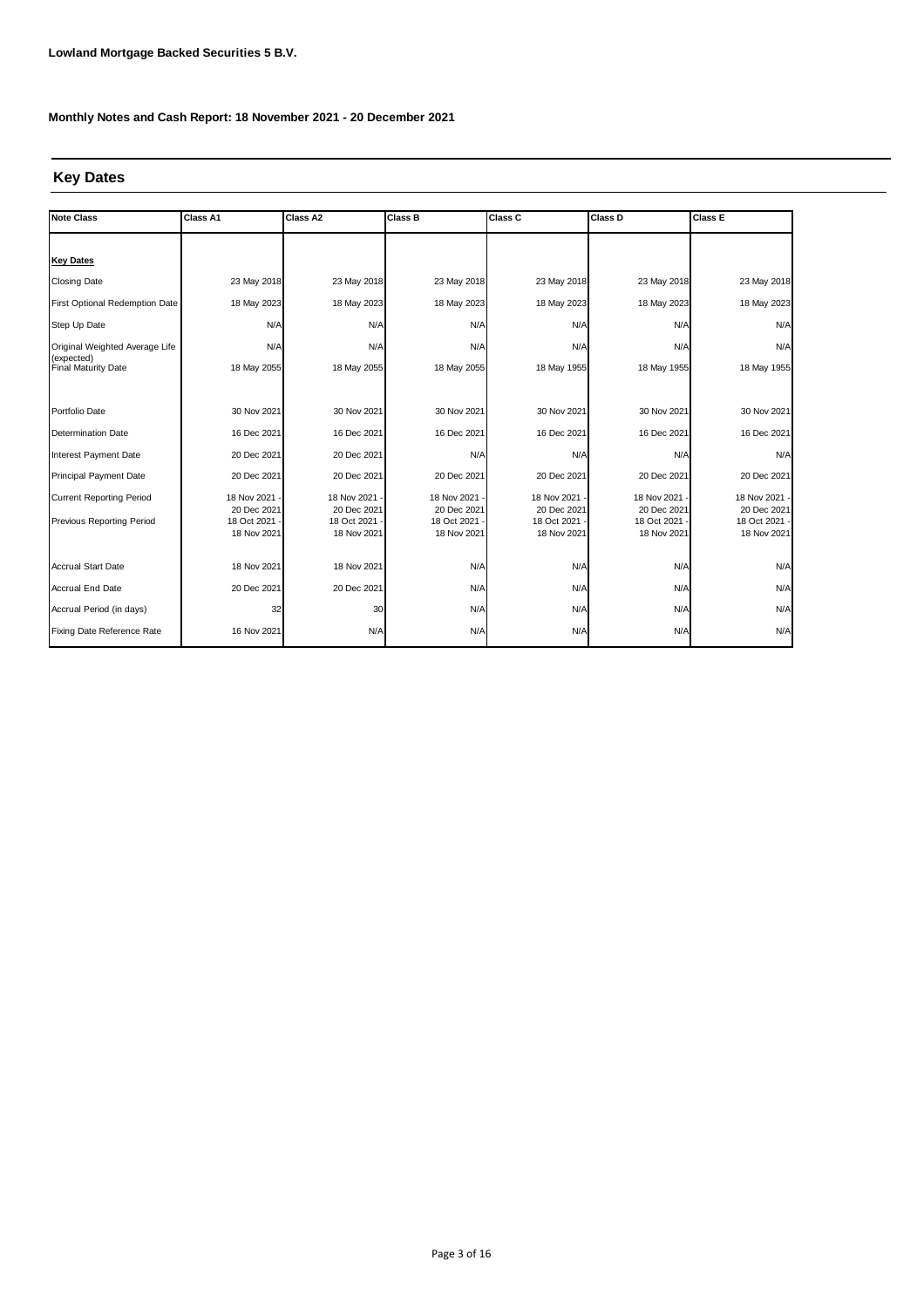# **Bond Report**

| <b>Note Class</b>                                                                                      | Class A1                                               | Class A2                                               | <b>Class B</b>                                         | Class C                                                | Class D                                                | Class E                                               |
|--------------------------------------------------------------------------------------------------------|--------------------------------------------------------|--------------------------------------------------------|--------------------------------------------------------|--------------------------------------------------------|--------------------------------------------------------|-------------------------------------------------------|
|                                                                                                        |                                                        |                                                        |                                                        |                                                        |                                                        |                                                       |
| <b>General information</b>                                                                             |                                                        |                                                        |                                                        |                                                        |                                                        |                                                       |
| <b>Issuer</b>                                                                                          | Lowland Mortgage<br><b>Backed Securities 5</b><br>B.V. | Lowland Mortgage<br><b>Backed Securities 5</b><br>B.V. | Lowland Mortgage<br><b>Backed Securities 5</b><br>B.V. | Lowland Mortgage<br><b>Backed Securities 5</b><br>B.V. | Lowland Mortgage<br><b>Backed Securities 5</b><br>B.V. | Lowland Mortgage<br><b>Backed Securities 5</b><br>B.V |
| Legal Entity Identifier (LEI)                                                                          | 724500T5BI90JDS4TH12                                   | 724500T5BI90JDS4TH12                                   | 724500T5BI90JDS4TH12                                   | 724500T5BI90JDS4TH12                                   | 724500T5BI90JDS4TH12                                   | 724500T5BI90JDS4TH12                                  |
| <b>ISIN Code</b>                                                                                       | XS1815296014                                           | XS1815297095                                           | XS1815297178                                           | XS1815297509                                           | XS1815297764                                           | XS1815297921                                          |
| Common code                                                                                            | 181529601                                              | 181529709                                              | 181529717                                              | 181529750                                              | 181529776                                              | 181529792                                             |
| Security code                                                                                          |                                                        |                                                        |                                                        |                                                        |                                                        |                                                       |
| Stock Exchange Listing(s)                                                                              | Euronext Exchange                                      | Euronext Exchange                                      | Euronext Exchange                                      | Euronext Exchange                                      | Euronext Exchange                                      | Euronext Exchange                                     |
| Currency                                                                                               | <b>EUR</b>                                             | <b>EUR</b>                                             | <b>EUR</b>                                             | <b>EUR</b>                                             | <b>EUR</b>                                             | <b>EUR</b>                                            |
| Applicable exchange rate                                                                               | Not Applicable                                         | Not Applicable                                         | Not Applicable                                         | Not Applicable                                         | Not Applicable                                         | Not Applicable                                        |
| Number of Notes                                                                                        | 2127                                                   | 44117                                                  | 1273                                                   | 1407                                                   | 804                                                    | 538                                                   |
| Bond structure                                                                                         | Soft Bullet                                            | Soft Bullet                                            | Soft Bullet                                            | Soft Bullet                                            | Soft Bullet                                            | Soft Bullet                                           |
| Mortgage backed (yes / no)                                                                             | Yes                                                    | Yes                                                    | Yes                                                    | Yes                                                    | Yes                                                    | Yes                                                   |
| Original Credit Rating(s)                                                                              | - / Aaa (sf) / AAA (sf) / -                            | $-$ / Aaa (sf) / AAA (sf) /                            | - / Aa3 (sf) / AAA (sf) / -                            | - / A2 (sf) / AA- (sf) / -                             | - / Baa1 (sf) / A- (sf) / -                            | $-$ / n.r. (sf) / BB+ (sf) / -                        |
| (S&P/Moody's/Fitch/DBRS)<br>Current Credit Rating(s)<br>(S&P/Moody's/Fitch/DBRS)<br>Credit enhancement | - / Aaa (sf) / AAA (sf) / -                            | - / Aaa (sf) / AAA (sf) /                              | - / Aa2 (sf) / AAA (sf) / -                            |                                                        | -/ A2 (sf) / AA+ (sf) / - - / Baa2 (sf) / AA- (sf) / - | - / n.r. (sf) / BBB- (sf) / -                         |
| -Through reserve fund                                                                                  | 0.00                                                   | 0.00                                                   | 0.00                                                   | 0.00                                                   | 0.00                                                   | 0.00                                                  |
| -Through subordination                                                                                 | 402,200,000.00                                         | 402,200,000.00                                         | 274,900,000.00                                         | 134,200,000.00                                         | 53,800,000.00                                          | 0.00                                                  |
| Total                                                                                                  | 402,200,000.00                                         | 402,200,000.00                                         | 274,900,000.00                                         | 134,200,000.00                                         | 53,800,000.00                                          | 0.00                                                  |
| Liquidity support                                                                                      |                                                        |                                                        |                                                        |                                                        |                                                        |                                                       |
| -Through cash advance facility                                                                         | 69,366,000.00                                          | 69,366,000.00                                          | N/A                                                    | N/A                                                    | N/A                                                    | N/A                                                   |
| -Through reserve fund                                                                                  | 0.00                                                   | 0.00                                                   | N/A                                                    | N/A                                                    | N/A                                                    | N/A                                                   |
| Total                                                                                                  | 69,366,000.00                                          | 69,366,000.00                                          | N/A                                                    | N/A                                                    | N/A                                                    | N/A                                                   |
|                                                                                                        |                                                        |                                                        |                                                        |                                                        |                                                        |                                                       |

Transaction compliant with retention requirements\*

Yes \*

| Percentage retained at Closing                          | 100.00% | 100.00% | 100.00% | 100.00% | 100.00% | 100.00% |
|---------------------------------------------------------|---------|---------|---------|---------|---------|---------|
| Date                                                    |         |         |         |         |         |         |
| Percentage placed at Closing                            | 0.00%   | 0.00%   | 0.00%   | 0.00%   | 0.00%   | 0.00%   |
| Date (privately and/or publicly)                        |         |         |         |         |         |         |
| Total                                                   | 100.00% | 100.00% | 100.00% | 100.00% | 100.00% | 100.00% |
|                                                         |         |         |         |         |         |         |
| Percentage retained at                                  | 100.00% | 100.00% | 100.00% | 100.00% | 100.00% | 100.00% |
| <b>Reporting Date</b><br>Percentage placed at Reporting | 0.00%   | 0.00%   |         | 0.00%   | 0.00%   | 0.00%   |
|                                                         |         |         | 0.00%   |         |         |         |
| Date (privately and/or publicly)                        |         |         |         |         |         |         |
| Total                                                   | 100.00% | 100.00% | 100.00% | 100.00% | 100.00% | 100.00% |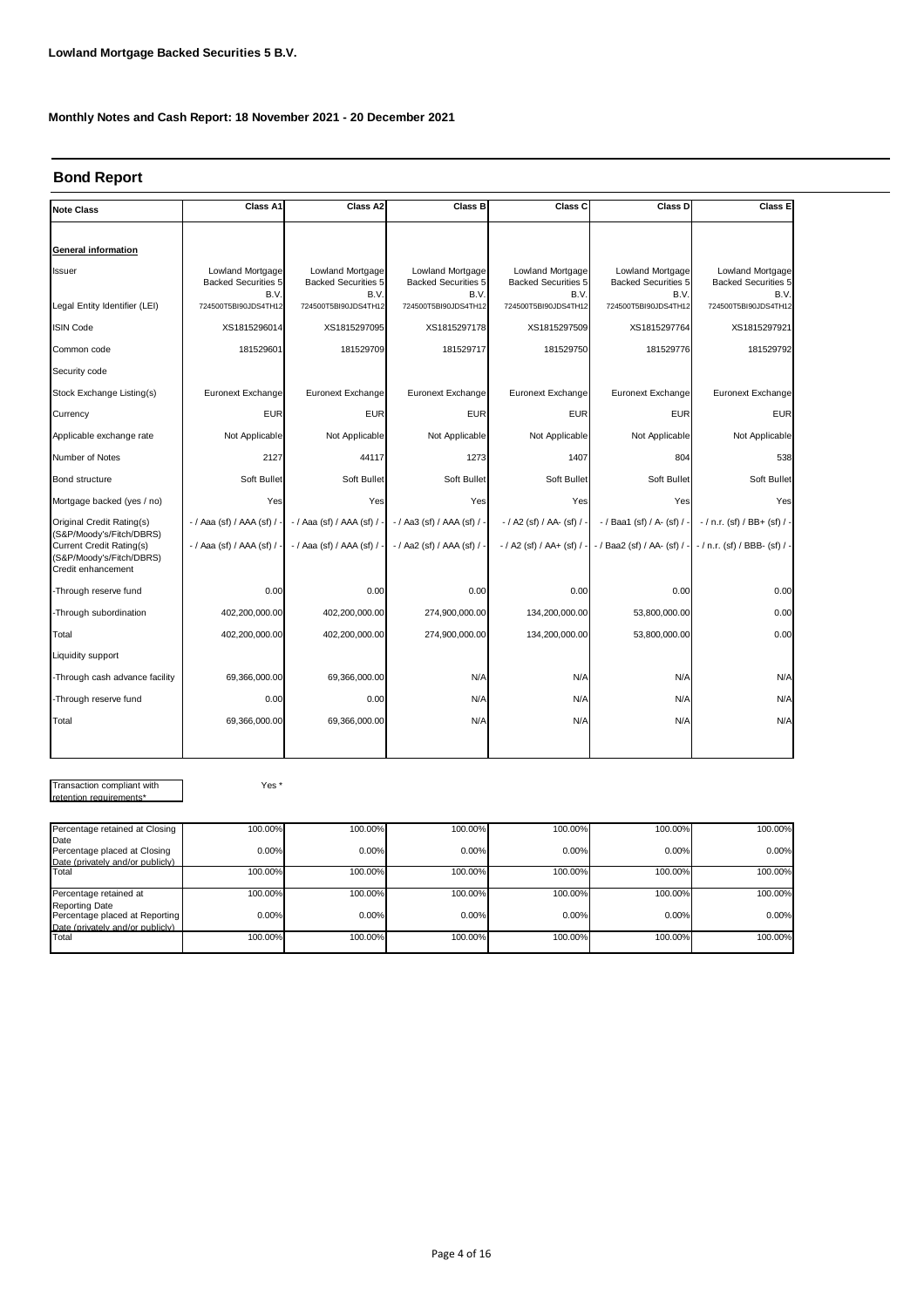# **Bond Report (2)**

| <b>Note Class</b>                                | Class A1       | Class A2         | Class B        | Class C        | Class D       | Class E       |  |
|--------------------------------------------------|----------------|------------------|----------------|----------------|---------------|---------------|--|
|                                                  |                |                  |                |                |               |               |  |
| <b>Principal information</b>                     |                |                  |                |                |               |               |  |
| Original Principal Balance                       | 212,700,000.00 | 4,411,700,000.00 | 127,300,000.00 | 140,700,000.00 | 80,400,000.00 | 53,800,000.00 |  |
| Principal Balance before                         | 212,700,000.00 | 4,411,700,000.00 | 127,300,000.00 | 140,700,000.00 | 80,400,000.00 | 53,800,000.00 |  |
| Payment<br><b>Total Principal Payments</b>       | 0.00           | 0.00             | 0.00           | 0.00           | 0.00          | 0.00          |  |
| Principal Balance after Payment                  | 212,700,000.00 | 4,411,700,000.00 | 127,300,000.00 | 140,700,000.00 | 80,400,000.00 | 53,800,000.00 |  |
| Principal Balance per Note                       | 100,000.00     | 100,000.00       | 100,000.00     | 100,000.00     | 100,000.00    | 100,000.00    |  |
| before Payment<br>Previous Factor                | 1.00000        | 1.00000          | 1.00000        | 1.00000        | 1.00000       | 1.00000       |  |
| Principal Payments per Note                      | 0.00           | 0.00             | 0.00           | 0.00           | 0.00          | 0.00          |  |
| Balance after Payment per Note                   | 100,000.00     | 100,000.00       | 100,000.00     | 100,000.00     | 100,000.00    | 100,000.00    |  |
| <b>Current Factor</b>                            | 1.00000        | 1.00000          | 1.00000        | 1.00000        | 1.00000       | 1.00000       |  |
|                                                  |                |                  |                |                |               |               |  |
| <b>Principal Deficiency Ledger</b>               |                |                  |                |                |               |               |  |
| PDL Balance Previous Interest                    | 0.00           | 0.00             | 0.00           | 0.00           | 0.00          | 0.00          |  |
| Payment Date<br>Additions to PDL in current      | 0.00           | 0.00             | 0.00           | 0.00           | 0.00          | 0.00          |  |
| reporting period<br>Releases from PDL in current | 0.00           | N/A              | 0.00           | 0.00           | 0.00          | 0.00          |  |
| reporting period<br>PDL Balance Current Interest | 0.00           | 0.00             | 0.00           | 0.00           | 0.00          | 0.00          |  |
| Payment Date<br>Cumulative Additions to PDL      | 0.00           | 0.00             | 0.00           | 0.00           | 0.00          | 596,860.71    |  |
| Cumulative Releases from PDL                     | 0.00           | N/A              | 0.00           | 0.00           | 0.00          | 596,860.71    |  |
|                                                  |                |                  |                |                |               |               |  |
| <b>Interest information</b>                      |                |                  |                |                |               |               |  |
| <b>Accrual Start Date</b>                        | 18 Nov 21      | 18 Nov 21        | N/A            | N/A            | N/A           | N/A           |  |
| Accrual End Date                                 | 20 Dec 21      | 20 Dec 21        | N/A            | N/A            | N/A           | N/A           |  |
| Accrual Period (in days)                         | 32             | 30               | N/A            | N/A            | N/A           | N/A           |  |
| Fixing Date Reference Rate                       | 16 Nov 21      | N/A              | N/A            | N/A            | N/A           | N/A           |  |
| Reference Rate                                   | Euribor_1M     | N/A              | N/A            | N/A            | N/A           | N/A           |  |
| Coupon Reference Rate (in %)                     | $-0.563$       | N/A              | N/A            | N/A            | N/A           | N/A           |  |
| Margin (in bps)                                  | 50.00          | N/A              | N/A            | N/A            | N/A           | N/A           |  |
| Step Up Margin (in bps)                          | N/A            | N/A              | N/A            | N/A            | N/A           | N/A           |  |
| Current Coupon (in bps)                          | 0.000          | 100.000          | N/A            | N/A            | N/A           | N/A           |  |
| Day Count Convention                             | act/360        | fixed 30/360     | N/A            | N/A            | N/A           | N/A           |  |
| <b>Total Interest Payments</b>                   | 0.00           | 3,676,269.61     | N/A            | N/A            | N/A           | N/A           |  |
| Interest Payments Per Note                       | 0.00           | 83.33            | N/A            | N/A            | N/A           | N/A           |  |
| Scheduled Interest Payment                       | 0.00           | 3,676,269.61     | N/A            | N/A            | N/A           | N/A           |  |
| <b>Current Interest Shortfall</b>                | 0.00           | 0.00             | N/A            | N/A            | N/A           | N/A           |  |
| <b>Cumulative Interest Shortfall</b>             | 0.00           | 0.00             | N/A            | N/A            | N/A           | N/A           |  |
|                                                  |                |                  |                |                |               |               |  |
| Total Principal + Interest<br>Payments           | 0.00           | 3,676,269.61     | 0.00           | 0.00           | 0.00          | 0.00          |  |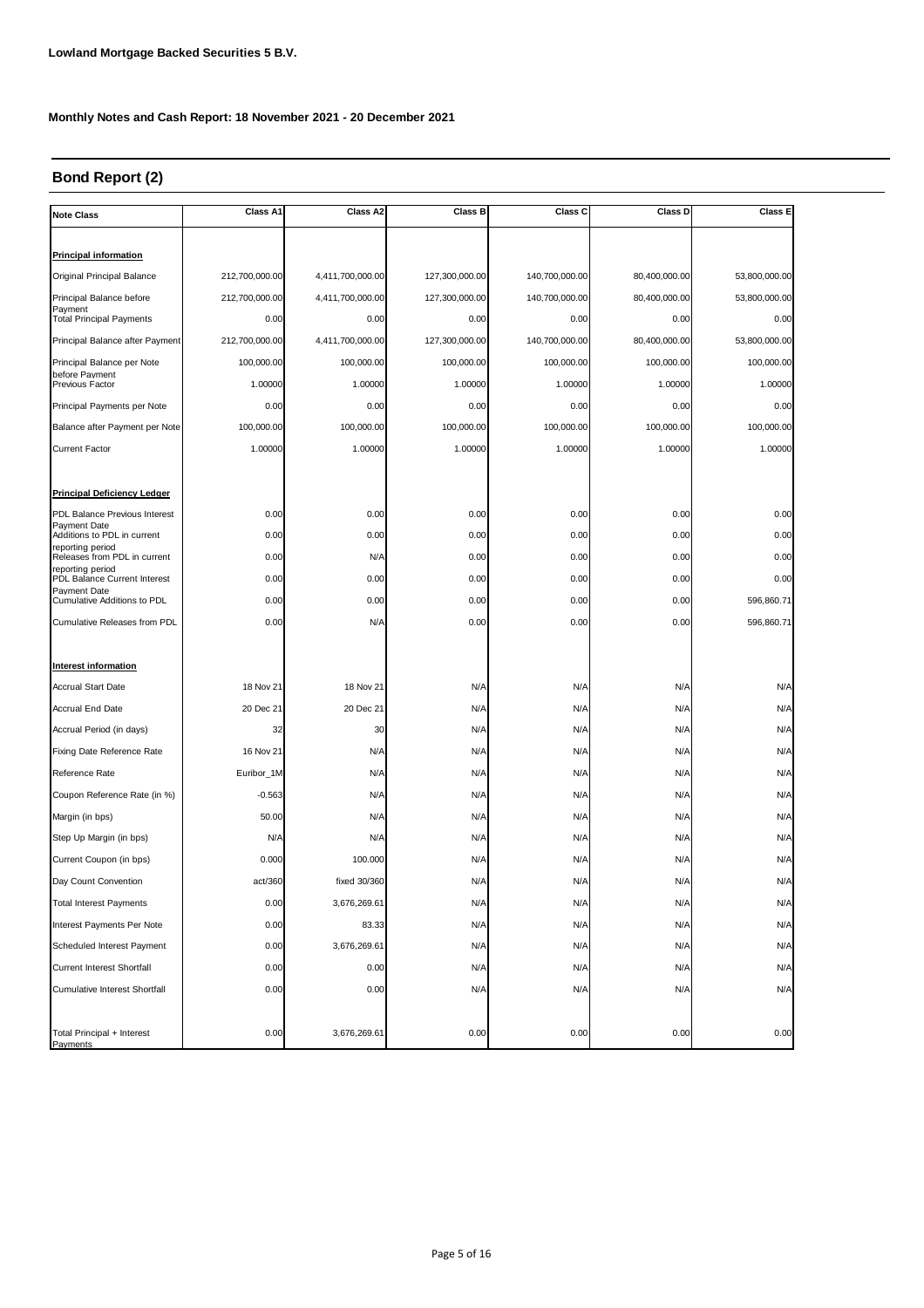# **Revenue Priority of Payments**

|                                                                                                                                                                                                                                                                                                               | Previous Period | <b>Current Period</b> |
|---------------------------------------------------------------------------------------------------------------------------------------------------------------------------------------------------------------------------------------------------------------------------------------------------------------|-----------------|-----------------------|
| <b>Available Revenue Funds</b>                                                                                                                                                                                                                                                                                |                 |                       |
| (i) as interest on the Mortgage Receivables less, with respect to each Savings Mortgage Receivable;                                                                                                                                                                                                           | 9,749,574.87    | 9,671,505.38          |
| (ii) as interest accrued on the Issuer Collection Account excl. the Financial Cash Collateral Ledger;                                                                                                                                                                                                         | $-2,062.95$ -   | 13,863.59             |
| (iii) as prepayment penalties under the Mortgage Receivables;                                                                                                                                                                                                                                                 | 989,260.75      | 1,309,511.00          |
| (iv) as Net Foreclosure Proceeds on any Mortgage Receivables to the extent such proceeds do not relate to                                                                                                                                                                                                     | 0.00            | 0.00                  |
| principal;<br>(v) amounts to be drawn from the Issuer Collection Account and/or the Custody Cash Account equal to any Set-                                                                                                                                                                                    | 0.00            | 0.00                  |
| Off Amount and Commingling Amount and/or the proceeds of Securities;<br>(vi) as amounts received in connection with a repurchase of Mortgage Receivables;                                                                                                                                                     | 149,517.24      | 147,757.65            |
| (vii) as amounts received in connection with a sale of Mortgage Receivables;                                                                                                                                                                                                                                  | 0.00            | 0.00                  |
| (viii) as amounts received as post-foreclosure proceeds on the Mortgage Receivables;                                                                                                                                                                                                                          | 0.00            | 0.00                  |
| (ix) as amounts to be drawn under the Cash Advance Facility (other than Cash Advance Facility Stand-by                                                                                                                                                                                                        | 0.00            | 0.00                  |
| Drawings);<br>(x) as amounts deducted from the Available Principal Funds on such Notes Payment Date as Interest Shortfall;                                                                                                                                                                                    | 0.00            | 0.00                  |
| (xi) as amounts to be drawn from the Issuer Collection Account with a corresponding debit to the Interest                                                                                                                                                                                                     | 0.00            | 0.00                  |
| Reconciliation Ledger: and<br>(xii) any amounts standing to the credit of the Issuer Collection Account and the Custody Cash Account, after all                                                                                                                                                               | 0.00            | 0.00                  |
| payment obligations of the Issuer under the Transaction Documents, other than towards payment of any<br>Less; (xiii) on the first Payment Date of each calendar year a minimum of 2,500,-;<br>-/-                                                                                                             | 0.00            | 0.00                  |
| Less: (xiv) any amount to be credited to the Interest Reconciliation Ledger on the immediately succeeding<br>-/-<br>Payment Date.                                                                                                                                                                             | 0.00            | 0.00                  |
| <b>Total Available Revenue Funds</b>                                                                                                                                                                                                                                                                          | 10.886.289.91   | 11,114,910.44         |
| Revenue Priority of Payments                                                                                                                                                                                                                                                                                  |                 |                       |
| (a) first, in or towards satisfaction, fees or other remuneration due and payable to the Directors and Security                                                                                                                                                                                               | 0.00            | 0.00                  |
| Trustee:<br>(b) second, in or towards satisfaction of an administration fee and all costs and expenses due and payable to                                                                                                                                                                                     | 592,192.89      | 611,403.06            |
| the Pool Servicers and the Issuer Administrator;<br>(c) third, in or towards satisfaction of, any amounts due and payable to (i) third parties, the Credit Rating                                                                                                                                             |                 | 0.00                  |
| Agencies, any legal advisor, auditor and accountant, (ii) the Paying and the Reference Agent,<br>(iii) the CAF Commitment Fee and (iv) to the Issuer Account Bank;                                                                                                                                            | 6,755.59        | 6,944.22              |
| (d) fourth, in or towards satisfaction of (i) any amounts due to the Cash Advance Facility Provider other than the<br>Cash Advance Facility Commitment Fee and (ii) a Cash Advance Facility Stand-by Drawing;<br>(e) fifth, in or towards satisfaction, all amounts of interest due but unpaid in respect of: | 0.00            | 0.00                  |
| - the Senior Class A1 Notes and                                                                                                                                                                                                                                                                               | 0.00            | 0.00                  |
| - the Senior Class A2 Notes;                                                                                                                                                                                                                                                                                  | 3,676,269.61    | 3,676,269.61          |
| (f) sixth, in or towards satisfaction of sums to be credited to the Class A Principal Deficiency Leger;                                                                                                                                                                                                       | 0.00            | 0.00                  |
| (g) seventh, in or towards satisfaction of sums to be credited to the Class B Principal Deficiency Ledger:                                                                                                                                                                                                    | 0.00            | 0.00                  |
| (h) eighth, in or towards satisfaction of sums to be credited to the Class C Principal Deficiency Ledger;                                                                                                                                                                                                     | 0.00            | 0.00                  |
| (i) ninth, in or towards satisfaction of sums to be credited to the Class D Principal Deficiency Ledger;                                                                                                                                                                                                      | 0.00            | 0.00                  |
| (i) tenth, in or towards satisfaction of sums to be credited to the Class E Principal Deficiency Ledger;                                                                                                                                                                                                      | 0.00            | 0.00                  |
| (k) eleventh, in or towards satisfaction of gross-up amounts or additional amounts due, if any, to the Cash                                                                                                                                                                                                   | 0.00            | 0.00                  |
| Advance Facility Provider; and<br>(I) twelfth, in or towards satisfaction of a Deferred Purchase Price Instalment to the Sellers.                                                                                                                                                                             | 6,611,071.82    | 6,820,293.55          |
| <b>Total Revenue Priority of Payments</b>                                                                                                                                                                                                                                                                     | 10,886,289.91   | 11,114,910.44         |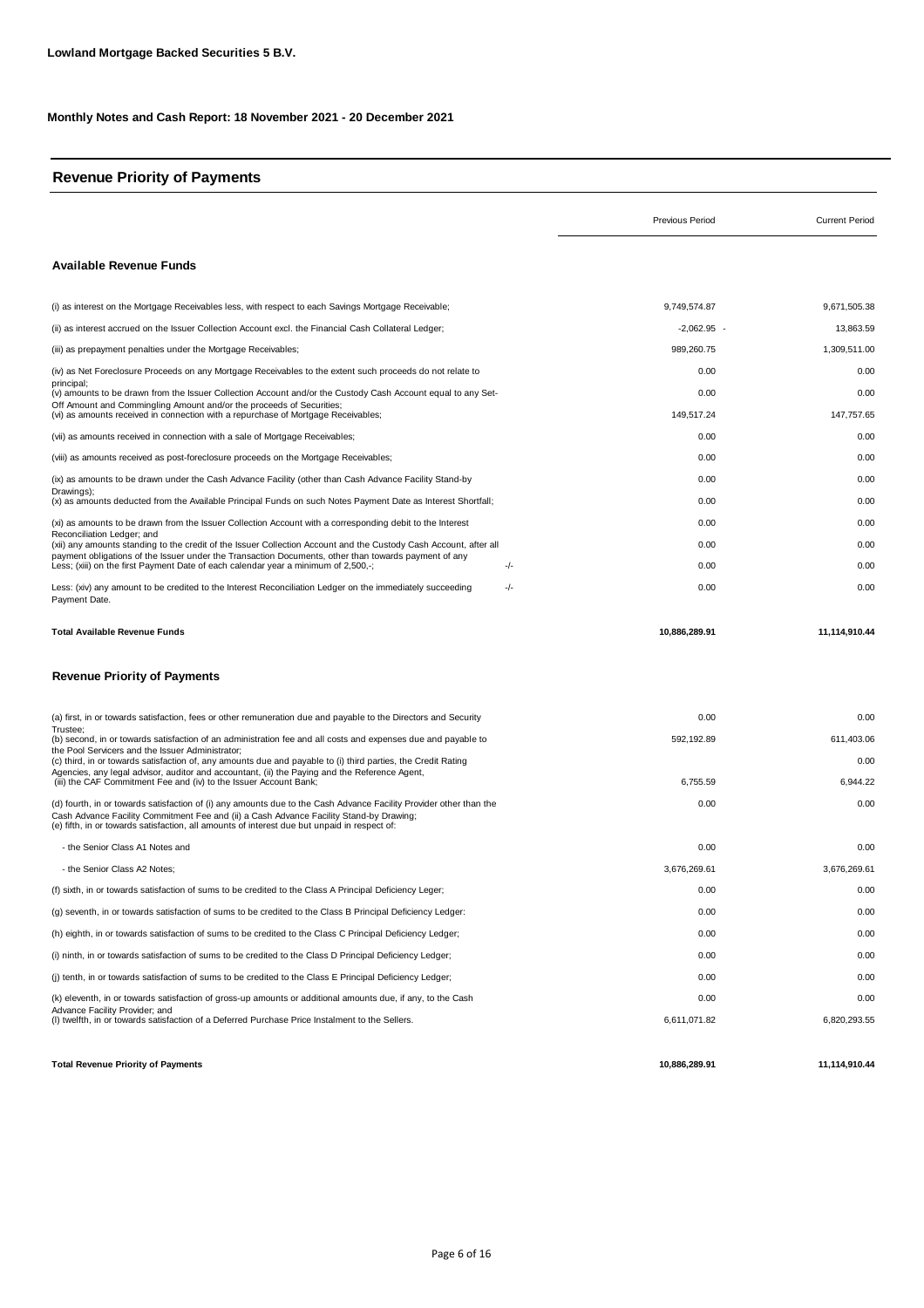# **Redemption Priority of Payments**

|                                                                                                                                                       |     | Previous Period | <b>Current Period</b> |
|-------------------------------------------------------------------------------------------------------------------------------------------------------|-----|-----------------|-----------------------|
| <b>Floating Rate Available Principal Funds</b>                                                                                                        |     |                 |                       |
| (i) as repayment and prepayment of principal under the Floating Rate Mortgage Receivables;                                                            |     | 3,548,799.66    | 1,242,229.73          |
| (ii) as partial repayment and prepayment of principal under the Floating Rate Mortgage Receivables;                                                   |     | 21,342.11       | 21,313.17             |
| (iii) as Net Foreclosure Proceeds on any Floating Rate Mortgage Receivable to the extent such proceeds relate<br>to principal:                        |     | 0.00            | 0.00                  |
| (iv) as amounts received in connection with a repurchase of Floating Rate Mortgage Receivables;                                                       |     | 37,717.97       | 46,104.86             |
| (v) as amounts received in connection with a sale of Floating Rate Mortgage Receivables;                                                              |     | 0.00            | 0.00                  |
| (vi) as the Floating Rate Fraction of the amounts to be credited to the Principal Deficiency Ledger;                                                  |     | 0.00            | 0.00                  |
| (vii) as Participation Increase and as amounts to be received as Initial Participation;                                                               |     | 7,399.36        | 7,754.44              |
| (viii) as amounts received from the Construction Deposit Account by means of set-off with the Floating Rate<br>Mortgage Receivables;                  |     | 0.00            | 0.00                  |
| (ix) as an amount equal to the part of the Reserved Amount equal to the balance standing to the credit of the<br>Floating Rate Purchase Ledger; and   |     | 44.14           | 31.64                 |
| (x) as the Floating Rate Fraction of any amount to be drawn from the Principal Reconciliation Ledger.                                                 |     | 0.00            | 0.00                  |
| Less: (xi) the Floating Rate Fraction of any Interest Shortfall;                                                                                      | -/- | 0.00            | 0.00                  |
| Less: (xii) the Floating Rate Fraction of any amount to be credited to the Principal Reconciliation Ledger;                                           | -/- | 0.00            | 0.00                  |
| Less: (xiii) the Initial Purchase Price of any Floating Rate Further Advance Receivables and                                                          | -/- | 520,966.08      | 856,813.72            |
| Less: (xiv) such part of the Reserved Amount to be credited to the Floating Rate Purchase Ledger on the<br>immediately succeeding Notes Payment Date. | -/- | 3,094,337.16    | 460,620.12            |
| <b>Total Floating Rate Available Principal Funds</b>                                                                                                  |     | 0.00            | 0.00                  |
| <b>Fixed Rate Available Principal Funds</b>                                                                                                           |     |                 |                       |
| (i) as repayment and prepayment of principal under the Fixed Rate Mortgage Receivables;                                                               |     | 44,597,157.99   | 43,795,455.89         |
| (ii) as partial repayment and prepayment of principal under the Fixed Rate Mortgage Receivables;                                                      |     | 6,143,037.84    | 6,188,663.19          |
| (iii) as Net Foreclosure Proceeds on any Fixed Rate Mortgage Receivable to the extent such proceeds relate to                                         |     | 0.00            | 0.00                  |
| principal;<br>(iv) as amounts received in connection with a repurchase of Fixed Rate Mortgage Receivables;                                            |     | 10,747,228.49   | 2,857,933.93          |
| (v) as amounts received in connection with a sale of Fixed Rate Mortgage Receivables;                                                                 |     | 0.00            | 0.00                  |
| (vi) as the Fixed Rate Fraction of amounts to be credited to the Principal Deficiency Ledger;                                                         |     | 0.00            | 0.00                  |
| (vii) as Participation Increase and as amounts to be received as Initial Participation                                                                |     | 1,140,088.04    | 1,133,704.19          |
| (viii) as amounts received from the Construction Deposit Account by means of set-off with the Fixed Rate                                              |     | 0.00            | 0.00                  |
| Mortgage Receivables;<br>(ix) as an amount equal to the part of the Reserved Amount equal to the balance standing to the credit of the                |     | 915.43          | 656.29                |
| Fixed Rate Purchase Ledger; and<br>(x) as the Fixed Rate Fraction of any amount to be drawn from the Principal Reconciliation Ledger.                 |     | 0.00            | 0.00                  |
| Less: (xi) the Fixed Rate Fraction of any Interest Shortfall;                                                                                         | -/- | 0.00            | 0.00                  |
| Less: (xii) the Fixed Rate Fraction of any amount to be credited to the Principal Reconciliation Ledger.                                              | -/- | 0.00            | 0.00                  |
| Less: (xiii) the Initial Purchase Price of any Fixed Rate Further Advance Receivables.                                                                | -/- | 65,722,077.02   | 54,436,626.99         |
| Less: (xiv) such part of the Reserved Amount to be credited to the Fixed Rate Purchase Ledger on the<br>immediately succeeding Notes Payment Date.    | -/- | $-3,093,649.23$ | -460,213.50           |
| <b>Total Fixed Rate Available Principal Funds</b>                                                                                                     |     | 0.00            | 0.00                  |
| <b>Redemption Priority of Payments</b>                                                                                                                |     |                 |                       |
| (a) first, (i) the Floating Rate Redemption Available Amount will be applied for principal amounts due under the                                      |     | 0.00            | 0.00                  |
| Senior Class A1 Notes;<br>thereafter, in or towards satisfaction of principal amounts due under the Senior Class A2 Notes;                            |     | 0.00            | 0.00                  |
| (a) first, (ii) the Fixed Rate Redemption Available Amount will be applied for principal amounts due under the                                        |     | 0.00            | 0.00                  |
| Senior Class A2 Notes;<br>thereafter, in or towards satisfaction of principal amounts due under the Senior Class A1 Notes;                            |     | 0.00            | 0.00                  |
| (b) second, in or towards satisfaction of principal amounts due under the Mezzanine Class B Notes;                                                    |     | 0.00            | 0.00                  |
| (c) third, in or towards satisfaction of principal amounts due under the Mezzanine Class C Notes;                                                     |     | 0.00            | 0.00                  |
| (d) fourth, in or towards satisfaction of principal amounts due under the Junior Class D Notes;                                                       |     | 0.00            | 0.00                  |
| (e) fifth, in or towards satisfaction of principal amounts due under the Subordinated Class E Notes; and                                              |     | 0.00            | 0.00                  |
|                                                                                                                                                       |     |                 |                       |

**Total Redemption Priority of Payments 0.00 0.00**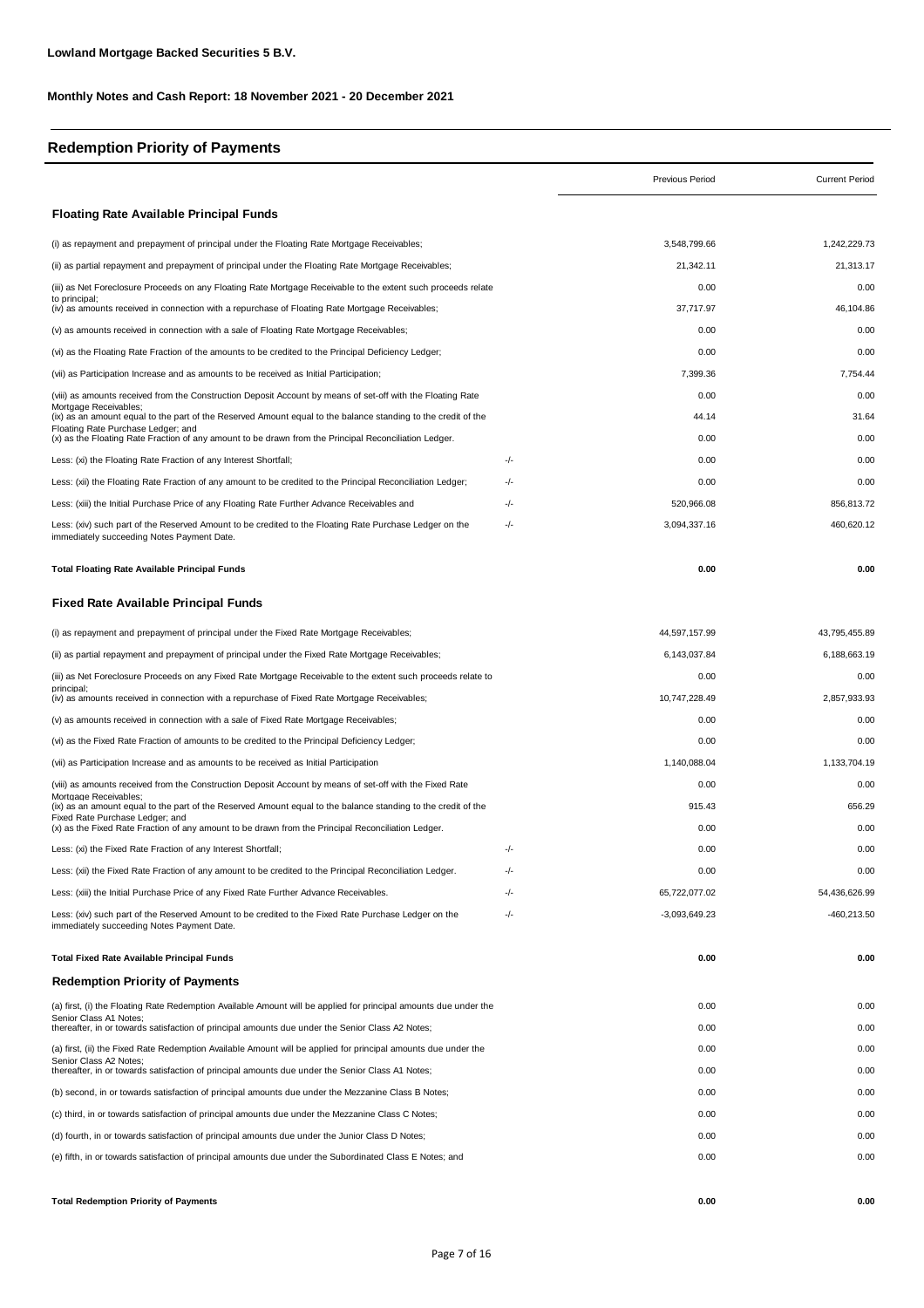# **Issuer Accounts**

|                                                                                                                                                                                          | <b>Current Period</b> |
|------------------------------------------------------------------------------------------------------------------------------------------------------------------------------------------|-----------------------|
| <b>Floating Rate GIC Account</b><br>Issuer Transaction Account balance at the beginning of the Reporting Period<br>Issuer Transaction Account balance at the end of the Reporting Period | 9.476.79<br>9,195.78  |
| <b>Construction Deposit Account</b>                                                                                                                                                      |                       |
| Construction Deposit Account balance at the beginning of the Reporting Period                                                                                                            | 9,021,980.64          |
| Additions to the Construction Deposit Account                                                                                                                                            | 0.00                  |
| Paid from Construction Deposit Account                                                                                                                                                   | -737,182.14           |
| Construction Deposit Account balance at the end of the Reporting Period                                                                                                                  | 8.284.798.50          |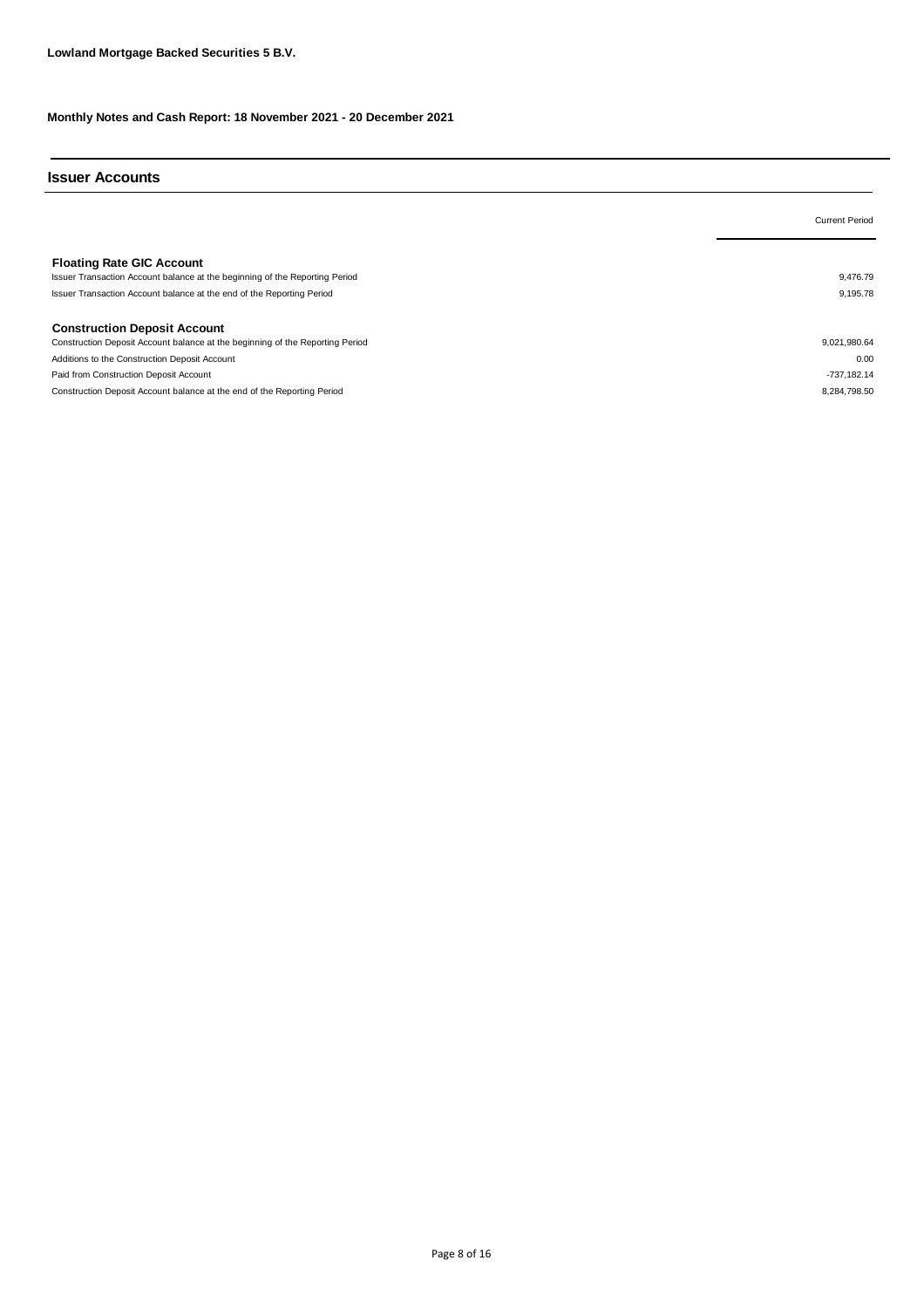# **Additional Information**

|                                                                                           | <b>Current Period</b> |
|-------------------------------------------------------------------------------------------|-----------------------|
|                                                                                           |                       |
| <b>Cash Advance Facility</b>                                                              |                       |
| Cash Advance Facility Stand-by Drawing Amount Amount deposited in the Collection Account: | 0.00                  |
| Cash Advance Facility Maximum Amount current Reporting Period                             | 69,366,000.00         |
| Cash Advance Facility Maximum Amount next Reporting Period (at the most)                  | 69,366,000.00         |
| Interest due on Cash Advance Facility Drawings                                            | 0.00                  |
| Interest paid on Cash Advance Facility Drawings                                           | 0.00                  |
|                                                                                           |                       |
| Cash Advance Facility Drawn Amount at the beginning of the Reporting Period               | 0.00                  |
| Cash Advance Facility Repayment current Reporting Period                                  | 0.00                  |
| Cash Advance Facility Drawing current Reporting Period                                    | 0.00                  |
| Cash Advance Facility Drawn Amount at the end of the Reporting Period                     | 0.00                  |
| <b>Reserve Fund</b>                                                                       |                       |
| Not applicable                                                                            |                       |
| Set-Off Financial Cash Collateral Ledger                                                  |                       |
| The Potential Set-Off Required Amount                                                     | 0.00                  |
| The Posted Set-Off Financial Cash Collateral Value, start period                          | 0.00                  |
| Current drawing from the Set-Off Financial Cash Collateral Ledger                         | 0.00                  |
| The Set-off Delivery Amount                                                               | 0.00                  |
| The Set-off Return Amount                                                                 | 0.00                  |
| Received Interest on Set-Off Financial Cash Collateral Ledger                             | 0.00                  |
| Paid Interest on Set-Off Financial Cash Collateral Ledger                                 | 0.00                  |
| The Posted Set-Off Financial Cash Collateral Value, end period                            | 0.00                  |
| <b>Commingling Financial Cash Collateral Ledger</b>                                       |                       |
| The Potential Commingling Required Amount                                                 | 0.00                  |
| The Posted Commingling Financial Cash Collateral Value, start period                      | 0.00                  |
| Current drawing from the Commingling Financial Cash Collateral Ledger                     | 0.00                  |
| Commingling Delivery Amount                                                               | 0.00                  |
| Commingling Return Amount                                                                 | 0.00                  |
| Received Interest on Commingling Financial Cash Collateral Ledger                         | 0.00                  |
| Paid Interest on Commingling Financial Cash Collateral Ledger                             | 0.00<br>0.00          |
| The Posted Commingling Financial Cash Collateral Value, end period                        |                       |
| <b>REPO Available Amount</b>                                                              |                       |
| REPO Available Amount, start period                                                       | 0.00                  |
| Decrease of REPO Available Amount                                                         | 0.00                  |
| Increase of REPO Available Amount                                                         | 0.00<br>0.00          |
| REPO Available Amount, end period                                                         |                       |
| Underlying collateral in form of Equivalent Securities                                    |                       |
| Nominal amount of government bonds, start period                                          | 0.00                  |
| Nominal amount of government bonds, end period                                            | 0.00                  |
| <b>Interest Reconciliation Ledger</b>                                                     |                       |
| Balance Interest Reconciliation Ledger, start period                                      | 0.00                  |
| Drawings to the Interest Reconciliation Ledger                                            | 0.00                  |
| Credits to the Interest Reconciliation Ledger                                             | 0.00                  |
| Balance Interest Reconciliation Ledger, end period                                        | 0.00                  |
| <b>Principal Reconciliation Ledger</b>                                                    |                       |
| Balance Principal Reconciliation Ledger, start period                                     | 0.00                  |
| Drawings to the Principal Reconciliation Ledger                                           | 0.00                  |
| Credits to the Principal Reconciliation Ledger                                            | 0.00                  |
| Balance Principal Reconciliation Ledger, end period                                       | 0.00                  |
|                                                                                           |                       |

Not applicable **Excess Spread Margin**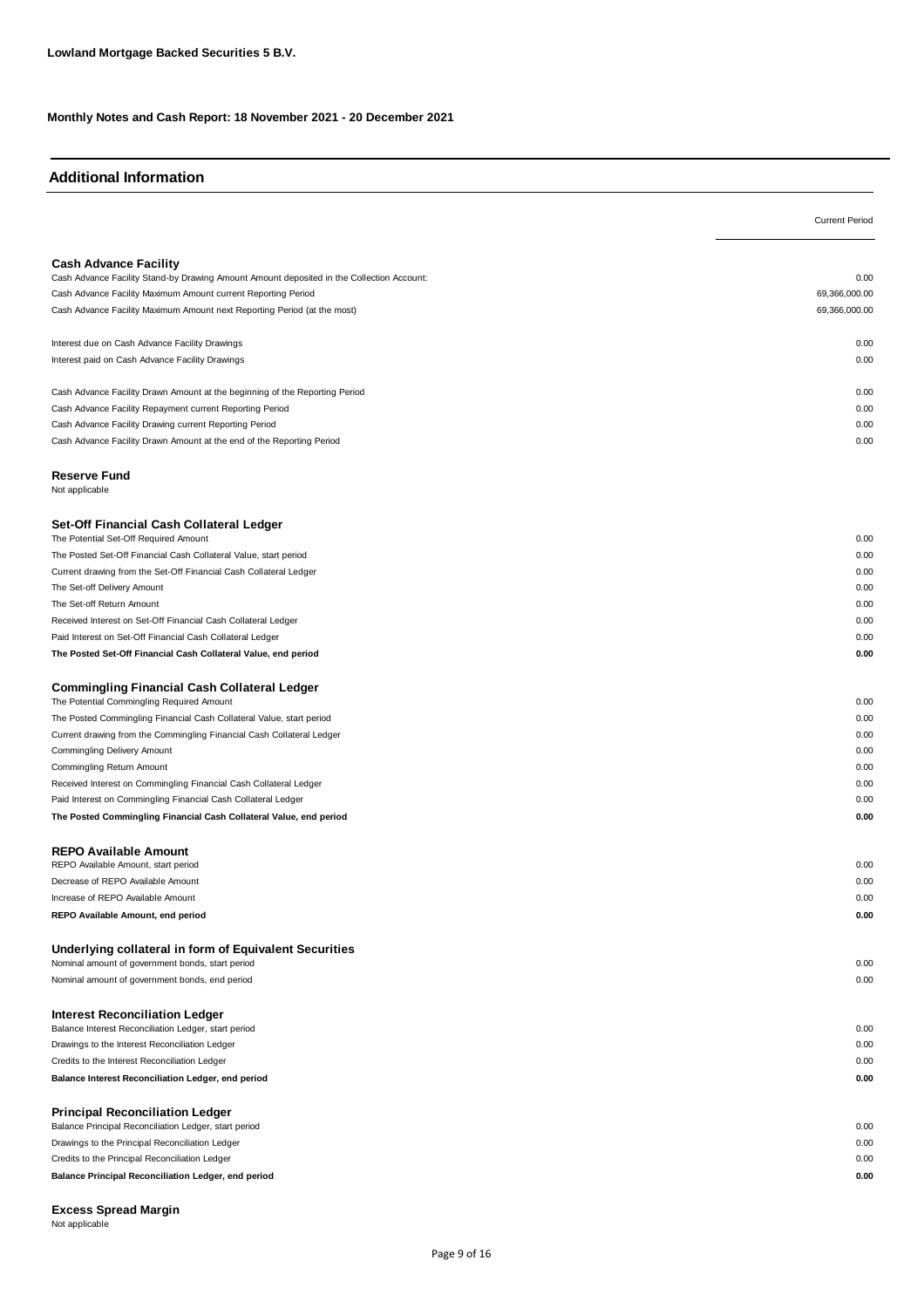# **Swap**

Not applicable

#### **Set off**

Total Balance of Deposits Related to Borrowers in the Mortgage Loan Portfolio: 178,783,398.95 Weighted Average Balance of Deposits Related to Borrowers in the Mortgage Loan Portfolio: 6,040.49

#### **Reconciliation Assets**

The Reserved Amount 406.62 - Difference and the contract of the contract of the contract of the contract of the contract of the contract of the contract of the contract of the contract of the contract of the contract of the contract of the contract Notes Classes A-E start of the period  $-5,026,600,000.00$ Total Redemptions Notes 0.00 Balance of Savings related to Fixed Rate Mortgages at the end of the period -138,238,602.66 Balance of Savings related to Floating Rate Mortgages at the end of the period -1,006,819.72 Balance of Fixed Rate Mortgages at the end of the period 5,029,350,006.42 Balance of Floating Rate Mortgages at the end of the period 136,495,009.34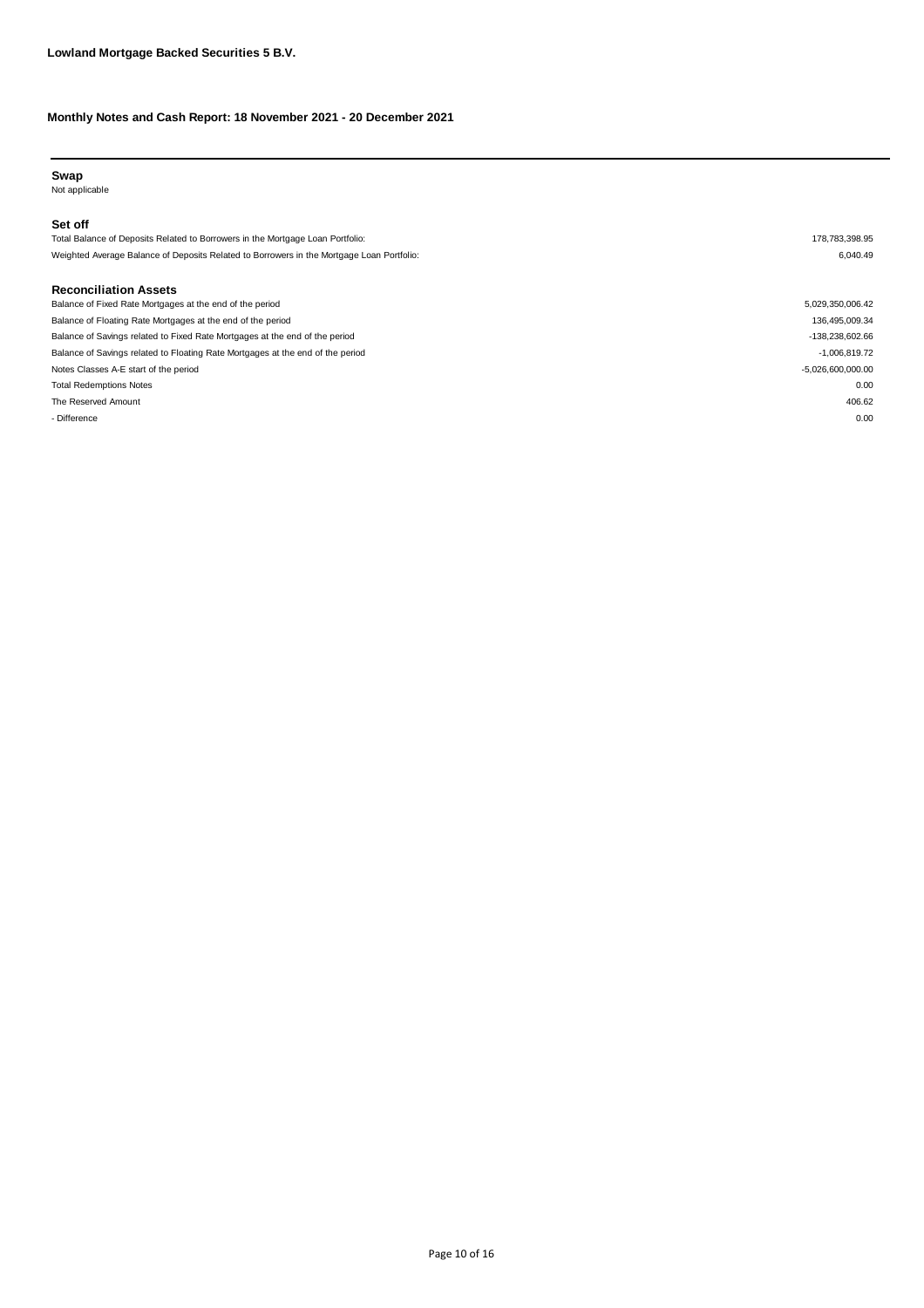# **Triggers and Portfolio Limits**

| TRUE<br>(a) the Seller will represent and warrant to the Issuer and the Security Trustee the matters set out in (i) Clause 8 of the<br>True OK<br>Purchase of Further Advances or Substitutions<br>Mortgage Receivables Purchase Agreement, other than those set out in Clause 8 items (hh) and (jj), with respect to the<br>not allowed<br>Further Advance Receivables and/or New Mortgage Receivables sold on such date and (ii) Clause 9 of the Mortgage                                                       |  |
|-------------------------------------------------------------------------------------------------------------------------------------------------------------------------------------------------------------------------------------------------------------------------------------------------------------------------------------------------------------------------------------------------------------------------------------------------------------------------------------------------------------------|--|
| Receivables Purchase Agreement;                                                                                                                                                                                                                                                                                                                                                                                                                                                                                   |  |
| (aa) the aggregate Net Outstanding Principal Amount of all Interest-Only Mortgage Receivables divided by the<br>TRUE<br>44.97 % OK<br>Purchase of Further Advances or Substitutions<br>aggregate Net Outstanding Principal Amount of all Mortgage Receivables does not exceed 50 per cent;<br>not allowed                                                                                                                                                                                                         |  |
| TRUE<br>True OK<br>(b) no Assignment Notification Event has occurred and is continuing on such Notes Payment Date;<br>Purchase of Further Advances or Substitutions                                                                                                                                                                                                                                                                                                                                               |  |
| TRUE<br>0.01% OK<br>(bb) (x) the aggregate Realised Losses in respect of all previous Mortgage Calculation Periods divided by (y) the<br>Purchase of Further Advances or Substitutions<br>aggregate Net Outstanding Principal Amount of the Mortgage Receivables on the Closing Date, does not exceed 0.4%<br>not allowed<br>per cent;                                                                                                                                                                            |  |
| (c) there has been no failure by the Seller to repurchase any Mortgage Receivable which it is required to repurchase<br>TRUE<br>True OK<br>Purchase of Further Advances or Substitutions<br>pursuant to the Mortgage Receivables Purchase Agreement;<br>not allowed                                                                                                                                                                                                                                               |  |
| TRUE<br>(cc) the Further Advance Receivables and the New Mortgage Receivables do not result from Employee Mortgage<br>True OK<br>Purchase of Further Advances or Substitutions<br>Loans;<br>not allowed                                                                                                                                                                                                                                                                                                           |  |
| TRUE<br>(d) the Further Advance Purchase Available Amount is sufficient to pay the Initial Purchase Price for the relevant New<br>-406.62 OK<br>Purchase of Further Advances or Substitutions<br>Mortgage Receivables and/or the relevant Further Advance Receivables;<br>not allowed                                                                                                                                                                                                                             |  |
| (dd) a Further Advance Receivable and a New Mortgage Receivable has either a fixed rate of interest or a floating rate<br>TRUE<br>True OK<br>Purchase of Further Advances or Substitutions                                                                                                                                                                                                                                                                                                                        |  |
| of interest, without any interest optionality's or alternatives, such as the Interest Dampner (Rente Demper), Stable<br>not allowed<br>(e) (x) the aggregate Net Outstanding Principal Amount of all Defaulted Mortgage Loans divided by (y) the aggregate<br>TRUE<br>0.11%<br>Purchase of Further Advances or Substitutions<br>not allowed<br>Net Outstanding Principal Amount of all Mortgage Loans, each as calculated on the immediately preceding Notes<br>Calculation Date, does not exceed 1.50 per cent.; |  |
| (ee) the aggregate Net Outstanding Principal Amount of all Investment Mortgage Loans divided by the aggregate Net<br><b>TRUE</b><br>4.26 % OK<br>Purchase of Further Advances or Substitutions<br>Outstanding Principal Amount of all Mortgage Receivables does not exceed 7.5 per cent;<br>not allowed                                                                                                                                                                                                           |  |
| TRUE<br>(f) the weighted average number of months elapsed since origination of all Mortgage Loans shall not fall below 30<br>98.03 OK<br>Purchase of Further Advances or Substitutions                                                                                                                                                                                                                                                                                                                            |  |
| months;<br>not allowed<br>TRUE<br>(g) the New Mortgage Receivables and/or the Further Advance Receivables have to be fully repaid ultimately by May<br>01-11-51 OK<br>Purchase of Further Advances or Substitutions<br>2053 pursuant to the relevant Mortgage Conditions;<br>not allowed                                                                                                                                                                                                                          |  |
| 2.70% / 97.30% OK<br>(h1) the Receivables Floating Rate Fraction will not be less than 2 per cent. and the Receivables Fixed Rate Fraction will TRUE<br>Purchase of Further Advances or Substitutions                                                                                                                                                                                                                                                                                                             |  |
| not exceed 98 per cent:<br>not allowed<br>(h2) the Receivables Floating Rate Fraction will not exceed 10 per cent. and the Receivables Fixed Rate Fraction will not TRUE<br>2.70% / 97.30% OK<br>Purchase of Further Advances or Substitutions<br>be less than 90 per cent;<br>not allowed                                                                                                                                                                                                                        |  |
| (i) the aggregate Net Outstanding Principal Amount of all Mortgage Receivables with a Net Outstanding Principal<br><b>TRUE</b><br>4.01 % OK<br>Purchase of Further Advances or Substitutions                                                                                                                                                                                                                                                                                                                      |  |
| Amount equal to or higher than EUR 500,000 divided by the aggregate Net Outstanding Principal Amount of all<br>not allowed<br>(j) the weighted average Original Loan to Original Foreclosure Value Ratio of all Mortgage Receivables does not exceed TRUE<br>95.29% OK<br>Purchase of Further Advances or Substitutions                                                                                                                                                                                           |  |
| 103 per cent;<br>not allowed<br><b>TRUE</b>                                                                                                                                                                                                                                                                                                                                                                                                                                                                       |  |
| (k) the weighted average Current Loan to Original Market Value Ratio of all Mortgage Receivables does not exceed 90<br>75.41% OK<br>Purchase of Further Advances or Substitutions<br>not allowed<br>per cent;                                                                                                                                                                                                                                                                                                     |  |
| TRUE<br>(I) the aggregate Net Outstanding Principal Amount of the Mortgage Receivables with an Original Loan to Original<br>8.28 % OK<br>Purchase of Further Advances or Substitutions<br>Foreclosure Value Ratio higher than 120 per cent. does not exceed 18 per cent. of the aggregate Net Outstanding<br>not allowed<br>Principal Amount of all Mortgage Receivables;                                                                                                                                         |  |
| TRUE<br>(m) the aggregate Net Outstanding Principal Amount of the Mortgage Receivables with an Original Loan to Original<br>31.55 % OK<br>Purchase of Further Advances or Substitutions<br>Foreclosure Value Ratio higher than 110 per cent. does not exceed 47 per cent. of the aggregate Net Outstanding<br>not allowed<br>Principal Amount of all Mortgage Receivables;                                                                                                                                        |  |
| TRUE<br>(n) the aggregate Net Outstanding Principal Amount of the Mortgage Receivables with an Original Loan to Original<br>45.56 % OK<br>Purchase of Further Advances or Substitutions<br>Foreclosure Value Ratio higher than 100 per cent. does not exceed 63 per cent. of the aggregate Net Outstanding<br>not allowed<br>Principal Amount of all Mortgage Receivables;                                                                                                                                        |  |
| TRUE<br>(o) the aggregate Net Outstanding Principal Amount of the Mortgage Receivables with an Original Loan to Original<br>65.01 % OK<br>Purchase of Further Advances or Substitutions                                                                                                                                                                                                                                                                                                                           |  |
| TRUE<br>Purchase of Further Advances or Substitutions<br>(p) the weighted average Loan to Income Ratio of the Mortgage Receivables does not exceed 4.2;<br>3.98 OK<br>not allowed                                                                                                                                                                                                                                                                                                                                 |  |
| (q) the aggregate Net Outstanding Principal Amount of the Mortgage Receivables with a Loan to Income Ratio higher<br>TRUE<br>5.66 % OK<br>Purchase of Further Advances or Substitutions<br>than 6 does not exceed 7 per cent. of the aggregate Net Outstanding Principal Amount of all Mortgage Receivables;<br>not allowed                                                                                                                                                                                       |  |
| TRUE<br>(r) the aggregate Net Outstanding Principal Amount of the Mortgage Receivables with a Loan to Income Ratio higher<br>14.47 % OK<br>Purchase of Further Advances or Substitutions<br>than 5 does not exceed 18 per cent. of the aggregate Net Outstanding Principal Amount of all Mortgage Receivables;<br>not allowed                                                                                                                                                                                     |  |
| TRUE<br>(s) the aggregate Net Outstanding Principal Amount of the Mortgage Receivables with a Loan to Income Ratio higher<br>45.99 % OK<br>Purchase of Further Advances or Substitutions<br>than 4 does not exceed 58 per cent. of the aggregate Net Outstanding Principal Amount of all Mortgage Receivables;<br>not allowed                                                                                                                                                                                     |  |
| (t) the aggregate Net Outstanding Principal Amount of the Mortgage Receivables from Borrowers which are employed is TRUE<br>95.83 % OK<br>Purchase of Further Advances or Substitutions<br>at least 95 per cent. of the aggregate Net Outstanding Principal Amount of all Mortgage Receivables;<br>not allowed                                                                                                                                                                                                    |  |
| TRUE<br>(u) the aggregate Net Outstanding Principal Amount of the Mortgage Receivables due by Borrowers which are self-<br>1.75 % OK<br>Purchase of Further Advances or Substitutions<br>TRUE<br>(v) there is no balance on the Principal Deficiency Ledger;<br>True OK<br>Purchase of Further Advances or Substitutions                                                                                                                                                                                          |  |
| not allowed<br>(w) no part of the Available Principal Funds on such Notes Payment Date is used to make good any Interest Shortfall as TRUE<br>True OK<br>Purchase of Further Advances or Substitutions<br>item (x) of the Available Revenue Funds;<br>not allowed                                                                                                                                                                                                                                                 |  |
|                                                                                                                                                                                                                                                                                                                                                                                                                                                                                                                   |  |
| TRUE<br>(x) the aggregate Net Outstanding Principal Amount of the New Mortgage Receivables and the Further Advance<br>19.03% OK<br>Purchase of Further Advances or Substitutions<br>Receivables purchased on such Notes Payment Date and on the eleven immediately preceding Notes Payment Dates<br>not allowed<br>divided by the aggregate Net Outstanding Principal Amount of all Mortgage Receivables on the Closing Date does not                                                                             |  |
| exceed 20 per cent. The Issuer and the Seller may agree to a higher percentage, subject to the confirmation of Moody's<br>(y) the aggregate Net Outstanding Principal Amount of all NHG Mortgage Receivables divided by the aggregate Net<br>TRUE<br>36.08 % OK<br>Purchase of Further Advances or Substitutions                                                                                                                                                                                                  |  |
| Outstanding Principal Amount of all Mortgage Receivables is equal to or higher than 36 per cent;<br>not allowed<br>TRUE<br>(z) the Aggregate Construction Deposit Amount does not exceed EUR 10,000,000;<br>8,284,798.50 OK<br>Purchase of Further Advances or Substitutions<br>not allowed                                                                                                                                                                                                                       |  |

\* Portfolio after Repurchases and Replenishment

| <b>Substitution Triggers</b>                                                                                                                                                                                                            | Criteria     | Realised as per Ok/Breach<br>20/12/2021* | <b>Consequence if breached</b>                               |
|-----------------------------------------------------------------------------------------------------------------------------------------------------------------------------------------------------------------------------------------|--------------|------------------------------------------|--------------------------------------------------------------|
| (d) the Seller resets the Mortgage Interest Rate in respect of a Floating Rate Mortgage Receivable and as a result<br>thereof the weighted average margin would fall or falls below 0.5 per cent. above Euribor for one month deposits; | <b>TRUE</b>  | 1.80 % OK                                | Purchase of Further Advances or Substitutions<br>not allowed |
| (e) the Seller agrees to set the Mortgage Interest Rate in respect of a Fixed Rate Mortgage Receivable and as a result<br>thereof the weighted average interest rate would fall or falls below 1.0 per cent.;                           | <b>ITRUE</b> | 2.32 % OK                                | Repurchase                                                   |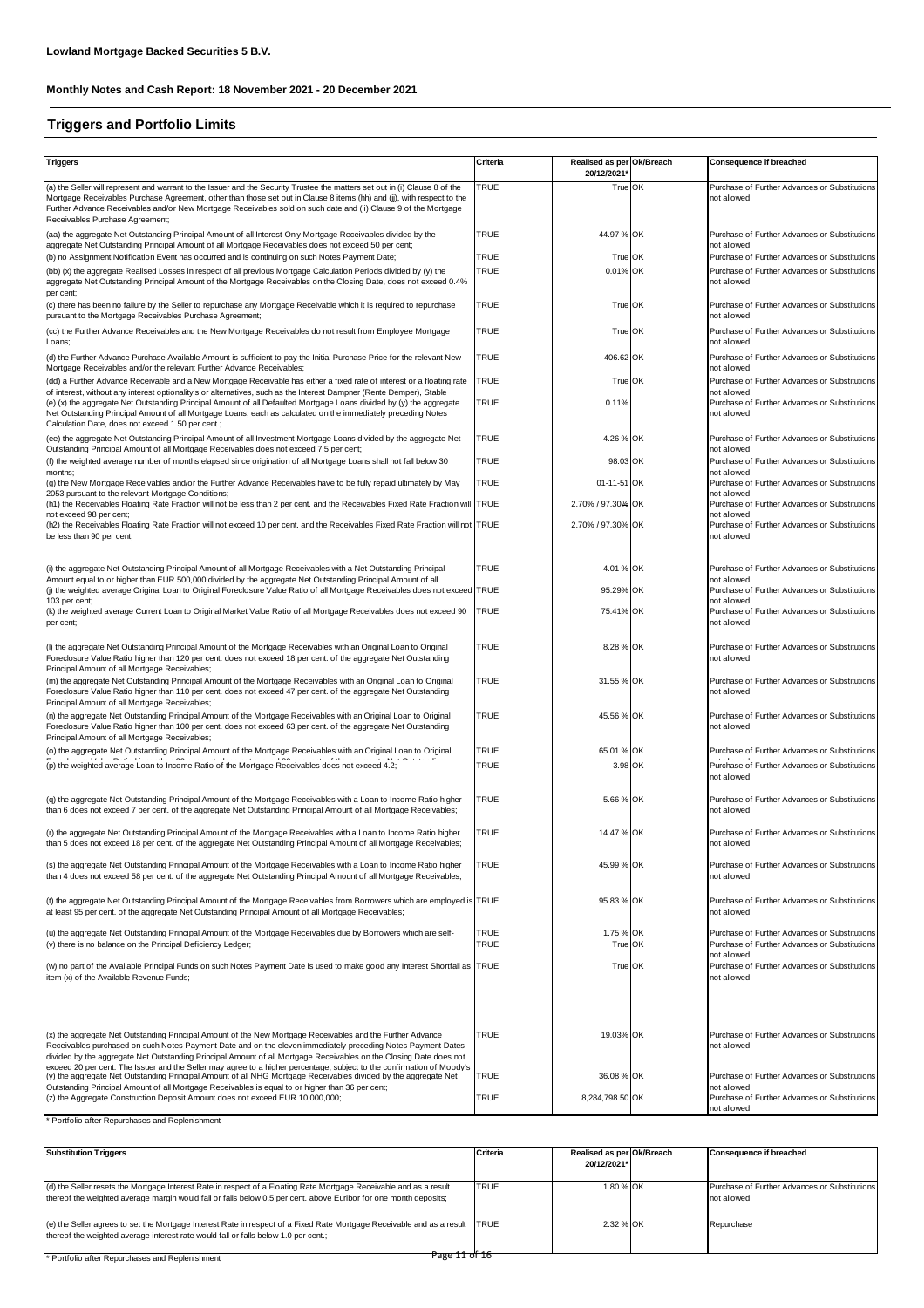# **Counterparty Credit Ratings & Triggers**

# **Counterparty Credit Ratings**

|                                          |                   |                      |                   | S&P (ST/LT)       |                          | Moody's (ST/LT)   | Fitch (ST/LT)            |                   |                   | DBRS (ST/LT)          |                                                                                                                                                                                                                                                                                                 |
|------------------------------------------|-------------------|----------------------|-------------------|-------------------|--------------------------|-------------------|--------------------------|-------------------|-------------------|-----------------------|-------------------------------------------------------------------------------------------------------------------------------------------------------------------------------------------------------------------------------------------------------------------------------------------------|
| Role                                     | Party             | Rank                 | Rating<br>Trigger | Current<br>Rating | Rating<br><b>Trigger</b> | Current<br>Rating | Rating<br><b>Trigger</b> | Current<br>Rating | Rating<br>Trigger | <b>Current Rating</b> | Consequence if breached                                                                                                                                                                                                                                                                         |
| Cash Advance Facility<br>Provider        | de Volksbank N.V. | $\overline{1}$       |                   |                   | $P-1/$                   | $P-1/$            | F1/A                     | F1/A              |                   |                       | (i) replace itself with an alternative bank (ii) obtain a third party,<br>having at least the Requisite Rating, to guarantee the obligations of<br>the Floating Rate GIC Provider (iii) take any other action to maintain<br>the then<br>current ratings assigned to the Mortgage-Backed Notes. |
| <b>Commingling Guarantor</b>             | de Volksbank N.V. | $\overline{1}$       |                   |                   | /Baa1                    | / A2              | F <sub>2</sub> /BBB      | $F1/A-$           |                   |                       | (i) replace itself with an alternative bank (ii) obtain a third party,<br>having at least the Requisite Rating, to guarantee the obligations of<br>the Floating Rate GIC Provider (iii) take any other action to maintain<br>the then<br>current ratings assigned to the Mortgage-Backed Notes. |
| <b>Construction Deposit</b><br>Guarantor | ING Bank N.V.     | $\overline{1}$       |                   |                   | $P-1/$                   | $P-1/$            | F1/A                     | $F1 + / AA$       |                   |                       | (i) replace itself with an alternative bank (ii) obtain a third party,<br>having at least the Requisite Rating, to guarantee the obligations of<br>the Floating Rate GIC Provider (iii) take any other action to maintain<br>the then<br>current ratings assigned to the Mortgage-Backed Notes. |
| Custodian                                | ING Bank N.V.     | $\blacktriangleleft$ |                   |                   | $P-2$ / Baa2             | $P-1/Aa3$         | F2/BBB                   | $F1 + / AA$       |                   |                       | (i) replace itself with an alternative bank (ii) obtain a third party,<br>having at least the Requisite Rating, to guarantee the obligations of<br>the Floating Rate GIC Provider (iii) take any other action to maintain<br>the then<br>current ratings assigned to the Mortgage-Backed Notes. |
| <b>Issuer Account Bank</b>               | ING Bank N.V.     | $\overline{1}$       |                   |                   | $P-1/$                   | $P-1/$            | F1/A                     | $F1 + / AA$       |                   |                       | (i) replace itself with an alternative bank (ii) obtain a third party,<br>having at least the Requisite Rating, to guarantee the obligations of<br>the Floating Rate GIC Provider (iii) take any other action to maintain<br>the then<br>current ratings assigned to the Mortgage-Backed Notes. |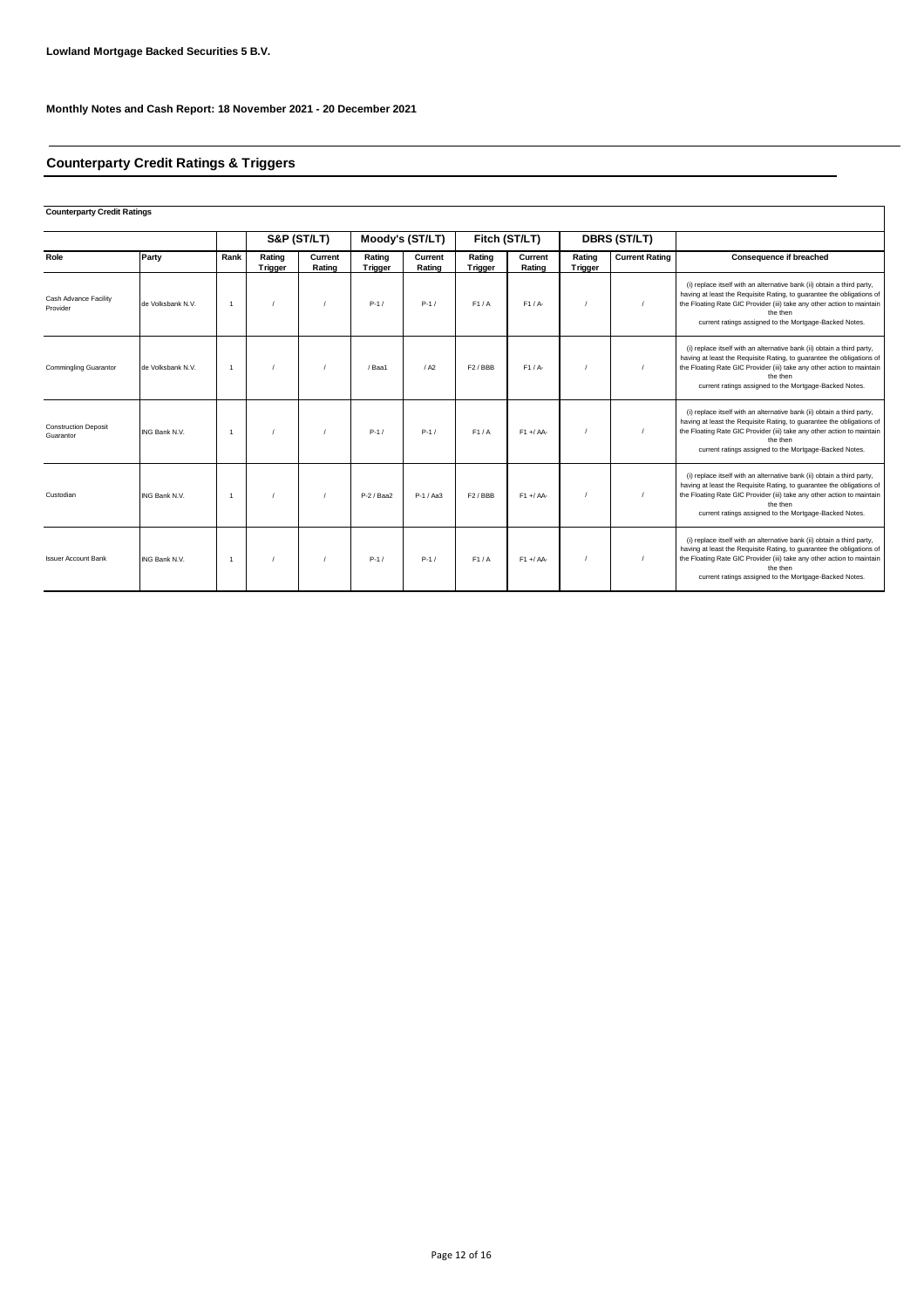| Glossary                                           |                                                                                                                                                                                                                                                                                                                                                                                                                                    |  |
|----------------------------------------------------|------------------------------------------------------------------------------------------------------------------------------------------------------------------------------------------------------------------------------------------------------------------------------------------------------------------------------------------------------------------------------------------------------------------------------------|--|
| Term                                               | <b>Definition / Calculation</b>                                                                                                                                                                                                                                                                                                                                                                                                    |  |
| Arrears                                            | means an amount that is overdue exceeding EUR 11;                                                                                                                                                                                                                                                                                                                                                                                  |  |
| Article 405 of the CRR                             | means Article 405 of Regulation (EU) No 575/2013 of the European Parliament and of the Council of                                                                                                                                                                                                                                                                                                                                  |  |
| Article 51 of the AIFMR                            | 26 June 2013 on prudential requirements for credit institutions and investment firms and amending<br>Regulation (EU) No 648/2012;<br>means Article 51 of the Commission Delegated Regulation No 231/2013 of 19 December 2012<br>supplementing Directive 2011/61/EU of the European Parliament and of the Council with regard to<br>exemptions, general operating conditions, depositaries, leverage, transparency and supervision; |  |
| Back-Up Servicer                                   | N/A;                                                                                                                                                                                                                                                                                                                                                                                                                               |  |
| Cash Advance Facility                              | means the cash advance facility as referred to in Clause 3.1 of the Cash Advance Facility Agreement;                                                                                                                                                                                                                                                                                                                               |  |
| Cash Advance Facility Maximum Available Amount     | means an amount equal to the greater of (i) 1.6 per cent. of the Principal Amount Outstanding of the<br>Class A Notes on such date and (ii) 0.6 per cent of the Principal Amount Outstanding of the Class A<br>Notes as at the Closing Date.                                                                                                                                                                                       |  |
| Cash Advance Facility Provider                     | means de Volksbank N.V.;                                                                                                                                                                                                                                                                                                                                                                                                           |  |
| Cash Advance Facility Stand-by Drawing Account     | means the Issuer Collection Account on which any Cash Advance Facility Stand-by Drawing will be                                                                                                                                                                                                                                                                                                                                    |  |
| Constant Default Rate (CDR)                        | deposited;<br>represents the percentage of outstanding principal balances in the pool that are in default in relation to                                                                                                                                                                                                                                                                                                           |  |
| Constant Prepayment Rate (CPR)                     | the principal balance of the mortgage pool;<br>means prepayment as ratio of the principal mortgage balance outstanding at the beginning of the                                                                                                                                                                                                                                                                                     |  |
| <b>Construction Deposit</b>                        | relevant period;<br>means in relation to a Mortgage Loan, that part of the Mortgage Loan which the relevant Borrower<br>requested to be disbursed into a blocked account held in his name with the relevant Seller, the proceeds<br>of which may be applied towards construction of, or improvements to, the relevant Mortgaged Asset;                                                                                             |  |
| <b>Construction Deposit Guarantee</b>              | N/A;                                                                                                                                                                                                                                                                                                                                                                                                                               |  |
| Coupon                                             | means the interest coupons appertaining to the Notes;                                                                                                                                                                                                                                                                                                                                                                              |  |
| <b>Credit Enhancement</b>                          | the combined structural features that improve the credit worthiness of the respective notes.                                                                                                                                                                                                                                                                                                                                       |  |
| <b>Credit Rating</b>                               | an assessment of the credit worthiness of the notes assigned by the Credit Rating Agencies;                                                                                                                                                                                                                                                                                                                                        |  |
| Curr. Loan to Original Foreclosure Value (CLTOFV)  | means the ratio calculated by dividing the current outstanding loan amount by the Orignal Foreclosure                                                                                                                                                                                                                                                                                                                              |  |
| Current Loan to Indexed Foreclosure Value (CLTIFV) | Value;<br>means the ratio calculated by dividing the current outstanding loan amount by the Indexed Foreclosure                                                                                                                                                                                                                                                                                                                    |  |
| Current Loan to Indexed Market Value (CLTIMV)      | Value;<br>means the ratio calculated by dividing the current outstanding loan amount by the Indexed Market Value;                                                                                                                                                                                                                                                                                                                  |  |
| Current Loan to Original Market Value (CLTOMV)     | means the ratio calculated by dividing the current outstanding loan amount by the Original Market Value;                                                                                                                                                                                                                                                                                                                           |  |
| Custodian                                          | means ING Bank N.V.                                                                                                                                                                                                                                                                                                                                                                                                                |  |
| Cut-Off Date                                       | means (i) with respect to the Mortgage Receivables purchased on the Closing Date, 30 April 2018 and<br>(ii) with respect to Further Advance Receivables purchased on a Notes Payment Date, the first day of<br>the month of the relevant Notes Payment Date;                                                                                                                                                                       |  |
| Day Count Convention                               | means Actual/360 for the class A1 notes and 30/360 for the class A2 notes;                                                                                                                                                                                                                                                                                                                                                         |  |
| Debt Service to Income                             | means the ratio calculated by dividing the amount a borrower is required to pay (in interest and principal<br>repayments) on an annual basis by the borrower(s) disposable income;                                                                                                                                                                                                                                                 |  |
| Deferred Purchase Price                            | means part of the purchase price for the Mortgage Receivables equal to the sum of all Deferred                                                                                                                                                                                                                                                                                                                                     |  |
| Deferred Purchase Price Installment                | Purchase Price Instalments;<br>means, after application of the relevant available amounts in accordance with the relevant Priority of<br>Payments, any amount remaining after all items ranking higher than the item relating to the Deferred<br>Purchase Price have been satisfied;                                                                                                                                               |  |
| Delinquency                                        | refer to Arrears;                                                                                                                                                                                                                                                                                                                                                                                                                  |  |
| Economic Region (NUTS)                             | The Nomenclature of Territorial Units for Statistics (NUTS) was drawn up by Eurostat more than 30<br>years ago in order to provide a single uniform breakdown of territorial units for the production of regional<br>statistics for the European Union. The NUTS classification has been used in EU legislation since 1988;                                                                                                        |  |
| <b>Equivalent Securities</b>                       | securities equivalent to Purchased Securities under that Transaction. If and to the extent that such<br>Purchased Securities have been redeemed, the expression shall mean a sum of money equivalent to                                                                                                                                                                                                                            |  |
| <b>Excess Spread</b>                               | N/A;                                                                                                                                                                                                                                                                                                                                                                                                                               |  |
| Excess Spread Margin                               | N/A;                                                                                                                                                                                                                                                                                                                                                                                                                               |  |
| <b>Final Maturity Date</b>                         | means the Notes Payment Date falling in May 2055;                                                                                                                                                                                                                                                                                                                                                                                  |  |
| First Optional Redemption Date                     | means the Notes Payment Date falling in May 2023;                                                                                                                                                                                                                                                                                                                                                                                  |  |
| Foreclosed Mortgage Loan                           | means all mortgage rights and ancillary rights have been exercised;                                                                                                                                                                                                                                                                                                                                                                |  |
| Foreclosed NHG Loan                                | means all mortgage rights and ancillary rights have been exercised on mortgage loan that has the<br>benefit of an NHG Guarantee;                                                                                                                                                                                                                                                                                                   |  |
| Foreclosed Non NHG Loan                            | means all mortgage rights and ancillary rights have been exercised on mortgage loan that does not have<br>the benefit of an NHG Guarantee;                                                                                                                                                                                                                                                                                         |  |
| Foreclosure                                        | means forced (partial) repayment of the mortgage loan;                                                                                                                                                                                                                                                                                                                                                                             |  |
| Foreclosure Value                                  | means the estimated value of the mortgaged property if the mortgaged property would be sold in a public<br>auction;                                                                                                                                                                                                                                                                                                                |  |
| Further Advances / Modified Loans                  | "Further Advance" means a loan or a further advance to be made to a Borrower under a Mortgage<br>Loan, which is secured by the same Mortgage;                                                                                                                                                                                                                                                                                      |  |
| Indexed Foreclosure Value                          | means the estimated value of the mortgaged property if the mortgaged property would be sold in a public<br>auction multiplied with the indexation rate per the valuation date;                                                                                                                                                                                                                                                     |  |
| Indexed Market Value                               | means the value of the collateral multiplied with the indexation rate per the valuation date, multiplied with<br>the market value factor;<br>Page 13 of 16                                                                                                                                                                                                                                                                         |  |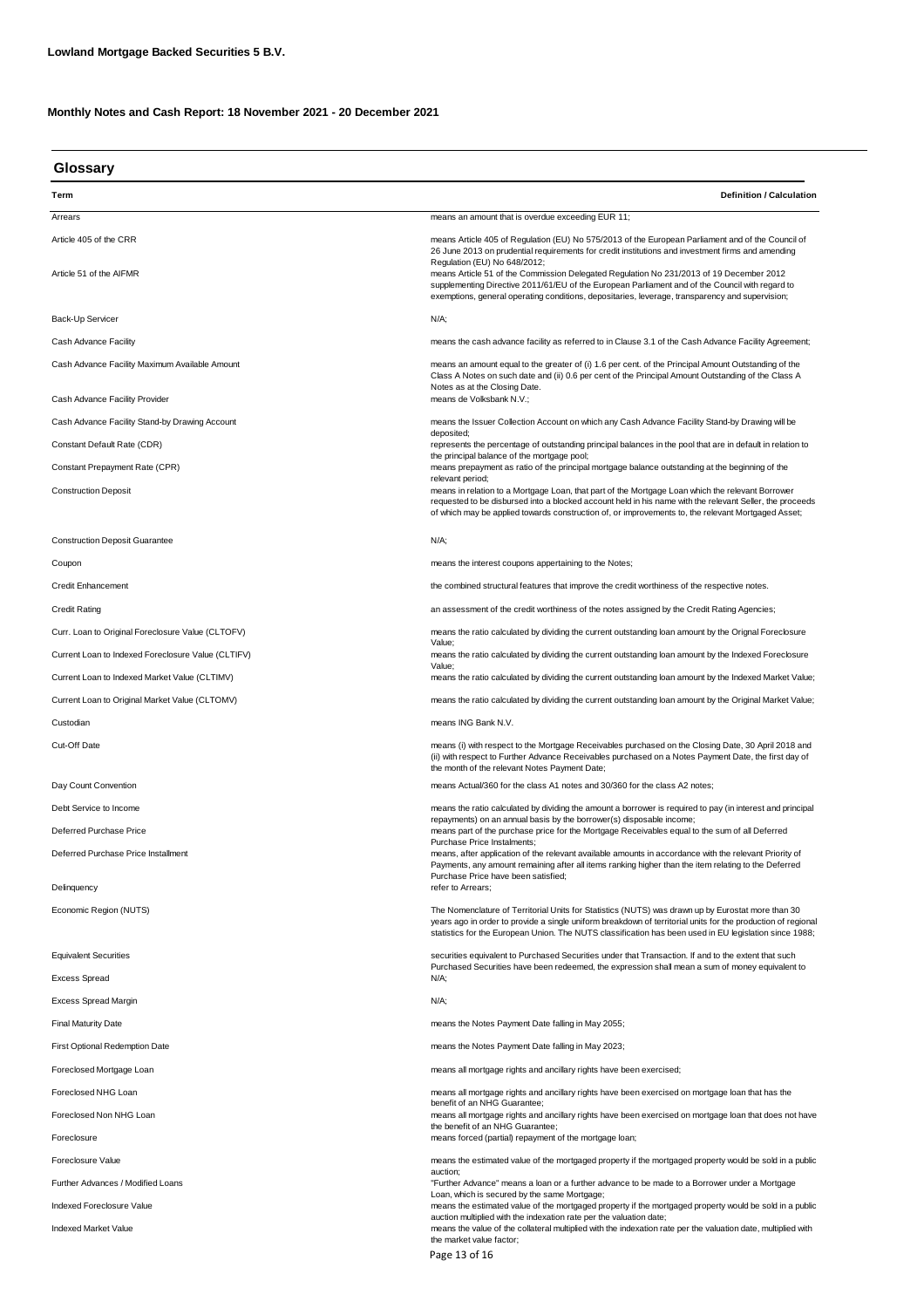| Interest Rate Fixed Period                        | relates to the period for which mortgage loan interest has been fixed;                                                                                                                                                                                                                                                                                                                                                                                                                                      |  |
|---------------------------------------------------|-------------------------------------------------------------------------------------------------------------------------------------------------------------------------------------------------------------------------------------------------------------------------------------------------------------------------------------------------------------------------------------------------------------------------------------------------------------------------------------------------------------|--|
| <b>Issuer Account Bank</b>                        | means Rabobank.                                                                                                                                                                                                                                                                                                                                                                                                                                                                                             |  |
| <b>Issuer Transaction Account</b>                 | means the Issuer Collection Account.                                                                                                                                                                                                                                                                                                                                                                                                                                                                        |  |
| Loan to Income (LTI)                              | means the ratio calculated by dividing the original loan amount by the income of the borrower at the<br>moment of origination of the Mortgage Loan;                                                                                                                                                                                                                                                                                                                                                         |  |
| Loanpart Payment Frequency                        | monthly;                                                                                                                                                                                                                                                                                                                                                                                                                                                                                                    |  |
| Loanpart(s)                                       | means one or more of the loan parts (leningdelen) of which a Mortgage Loan consists;                                                                                                                                                                                                                                                                                                                                                                                                                        |  |
| Loss                                              | refer to Realised Loss:                                                                                                                                                                                                                                                                                                                                                                                                                                                                                     |  |
| <b>Loss Severity</b>                              | means loss as a percentage of the principal outstanding at foreclosure;                                                                                                                                                                                                                                                                                                                                                                                                                                     |  |
| Market Value                                      | means estimated value of the mortgaged property if the mortgaged property would be privately sold<br>voluntarily;                                                                                                                                                                                                                                                                                                                                                                                           |  |
| Mortgage Loan                                     | means the mortgage loans granted by the relevant Seller to the relevant borrowers which may consist of<br>one or more Loan Parts as set forth in the List of Mortgage Loans and, after any purchase and<br>assignment of any New Mortgage Receivables or Further Advance Receivables has taken place in<br>accordance with the Mortgage Receivables Purchase Agreement, the relevant New Mortgage Loans<br>and/or Further Advances, to the extent not retransferred or otherwise disposed of by the Issuer; |  |
| Mortgage Loan Portfolio                           | means the portfolio of Mortgage Loans;                                                                                                                                                                                                                                                                                                                                                                                                                                                                      |  |
| Mortgage Receivable(s)                            | means any and all rights of the relevant Seller (and after assignment of such rights to the Issuer, of the<br>Issuer) against the Borrower under or in connection with a Mortgage Loan, including any and all claims<br>of the relevant Seller (or the Issuer after assignment) on the Borrower as a result of the Mortgage Loan<br>being terminated, dissolved or declared null and void;                                                                                                                  |  |
| <b>NHG Guarantee</b>                              | means a guarantee (borgtocht) under the NHG Conditions granted by Stichting WEW;                                                                                                                                                                                                                                                                                                                                                                                                                            |  |
| NHG Loan                                          | means a Mortgage Loan that has the benefit of an NHG Guarantee;                                                                                                                                                                                                                                                                                                                                                                                                                                             |  |
| Non NHG Loan                                      | means a Mortgage Loan that does not have the benefit of an NHG Guarantee;                                                                                                                                                                                                                                                                                                                                                                                                                                   |  |
| <b>Notification Events</b>                        | means any of the Assignment Notification Events and the Pledge Notification Events;                                                                                                                                                                                                                                                                                                                                                                                                                         |  |
| Notification Trigger                              | A notification trigger is an event that when it occurs or a threshold that when it is breached, is<br>considered to be an Assignment Notification Event;                                                                                                                                                                                                                                                                                                                                                    |  |
| Occupancy                                         | means the way the mortgaged property is used (eg. owner occupied);                                                                                                                                                                                                                                                                                                                                                                                                                                          |  |
| Orig. Loan to Original Foreclosure Value (OLTOFV) | means the ratio calculated by dividing the original principal amount of a Mortgage Receivable at the<br>moment of origination by the Original Foreclosure Value;                                                                                                                                                                                                                                                                                                                                            |  |
| Orig. Loan to Original Market Value (OLTOMV)      | means the ratio calculated by dividing the original loan amount by the Original Market Value;                                                                                                                                                                                                                                                                                                                                                                                                               |  |
| Original Foreclosure Value                        | means the Foreclosure Value as assessed by the relevant Originator at the time of granting the<br>Mortgage Loan;                                                                                                                                                                                                                                                                                                                                                                                            |  |
| Original Market Value                             | means the value of the mortgaged property if the mortgaged property would be privately sold voluntarily,<br>estimated during the assessment of the application;                                                                                                                                                                                                                                                                                                                                             |  |
| Originator                                        | means each of de Volkbank N.V.                                                                                                                                                                                                                                                                                                                                                                                                                                                                              |  |
| Outstanding Principal Amount                      | means, at any moment in time, (i) the outstanding principal amount of a Mortgage Receivable at such<br>time and (ii), after a Realised Loss of type (a) and (b) of the definition in respect of such Mortgage<br>Receivable has been debited to the Principal Deficiency Ledger, zero;                                                                                                                                                                                                                      |  |
| Payment Ratio                                     | The actual principal and interest payments received as ratio of the scheduled principal and interest                                                                                                                                                                                                                                                                                                                                                                                                        |  |
| Penalties                                         | payments during the relevant period;<br>means amounts to be paid by the borrower with regard to amounts in arrears and or (partial)<br>prepayment of the mortgage loan according to the relevant mortgage contract and applicable general<br>conditions:                                                                                                                                                                                                                                                    |  |
| Performing Loans                                  | means Mortgage Loans that are not in Arrears or Delinquent;                                                                                                                                                                                                                                                                                                                                                                                                                                                 |  |
| Post-Foreclosure Proceeds                         | means all amounts with regard to the relevant mortgage loan received after foreclosure of that<br>mortgage loan;                                                                                                                                                                                                                                                                                                                                                                                            |  |
| Prepayments                                       | means non scheduled principal paid by the borrower prior to the expected maturity date;                                                                                                                                                                                                                                                                                                                                                                                                                     |  |
| Principal Deficiency Ledger                       | means the principal deficiency ledger relating to the relevant Classes of Notes and comprising sub-<br>ledgers for each such Class of Notes;                                                                                                                                                                                                                                                                                                                                                                |  |
| Principal Payment Date                            | means the current monthly payment date on which principal is paid out on the relevant notes;                                                                                                                                                                                                                                                                                                                                                                                                                |  |
| Principal Payment Rate (PPR)                      | means scheduled repayment as ratio of scheduled repayments to the principal mortgage balance<br>outstanding at the beginning of the relevant period;                                                                                                                                                                                                                                                                                                                                                        |  |
| Prospectus                                        | means the prospectus dated 18 May 2018 relating to the issue of the Notes;                                                                                                                                                                                                                                                                                                                                                                                                                                  |  |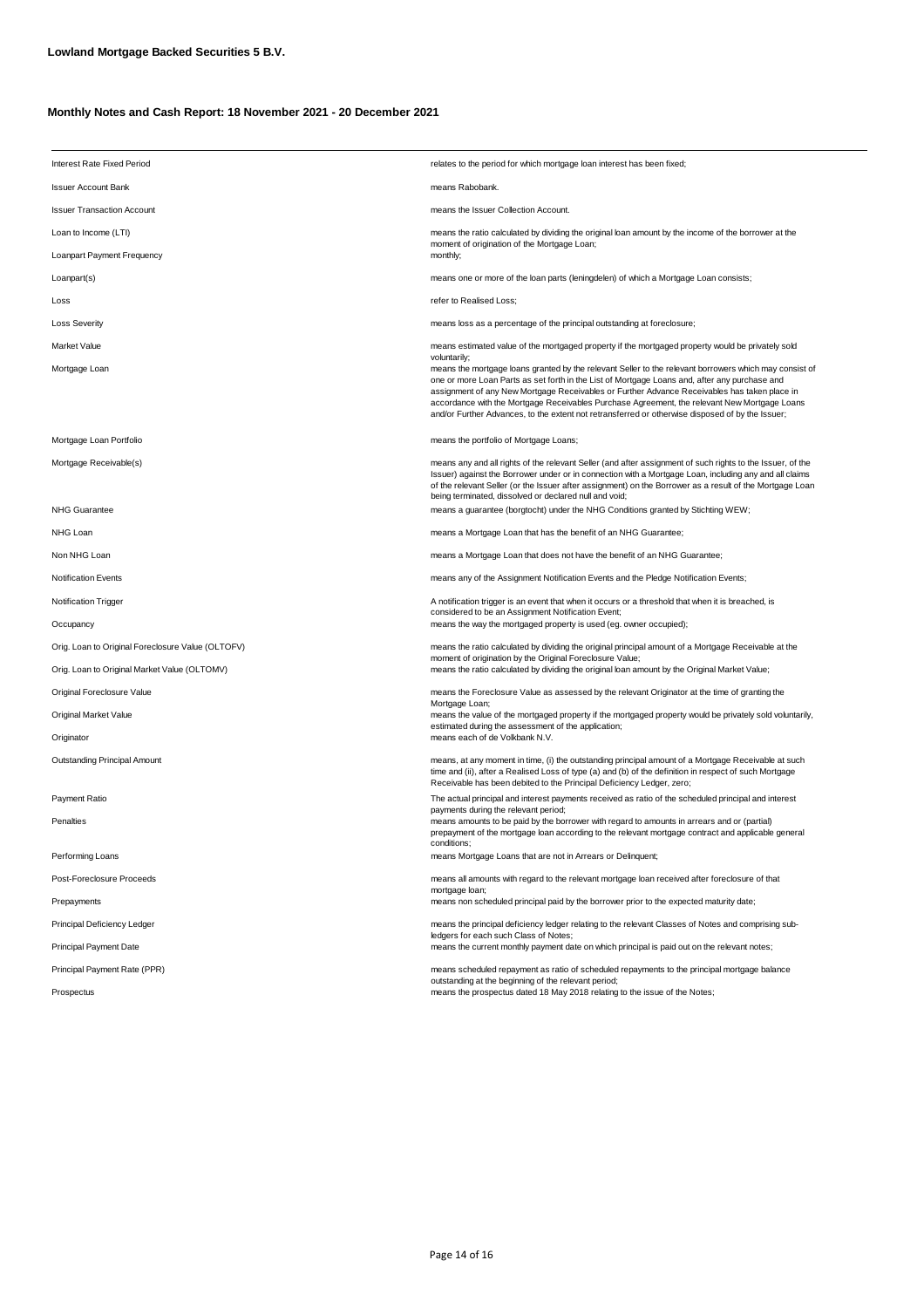| <b>Realised Losses</b>            | "means, on any relevant Notes Calculation Date, the sum of<br>(a) with respect to the Mortgage Receivables in respect of which the relevant Seller, the relevant<br>Servicer on behalf of the Issuer, the Issuer or the Security Trustee has completed the foreclosure, such<br>that there is no more collateral securing the Mortgage Receivable, in the immediately preceding Notes<br>Calculation Period, the amount by which (i) the aggregate Outstanding Principal Amount of all Mortgage<br>Receivables less, with respect to the Savings Mortgage Receivables and Bank Savings Mortgage<br>Receivables, the Participations, exceeds (ii) the amount of the Net Foreclosure Proceeds applied to<br>reduce the Outstanding Principal Amount of the Mortgage Receivables less, with respect to Savings<br>Mortgage Receivables and Bank Savings Mortgage Receivables, the Participations; and<br>(b) with respect to the Mortgage Receivables sold by the Issuer in the immediately preceding Notes<br>Calculation Period, the amount by which (i) the aggregate Outstanding Principal Amount of such<br>Mortgage Receivables, less, with respect to Savings Mortgage Receivables and Bank Savings<br>Mortgage Receivables, the Participations, exceeds (ii) the purchase price of the Mortgage Receivables<br>sold to the extent relating to principal, less, with respect to the Savings Mortgage Receivables and Bank<br>Savings Mortgage Receivables, the Participations; and<br>(c) with respect to the Mortgage Receivables in respect of which the Borrower has (x) successfully<br>asserted set-off or defence to payments or (y) repaid or prepaid any amount in the immediately<br>preceding Notes Calculation Period, the amount by which (i) the aggregate Outstanding Principal<br>Amount of such Mortgage Receivables less, with respect to Savings Mortgage Receivables and Bank<br>Savings Mortgage Receivables, the Participations, prior to such set-off or defence or repayment or<br>prepayment exceeds (ii) the aggregate Outstanding Principal Amount of such Mortgage Receivables,<br>less, with respect to Savings Mortgage Receivables and Bank Savings Mortgage Receivables, the<br>Participations after such set-off or defence or repayment or prepayment having been made, unless, and<br>to the extent, such amount is received from the relevant Seller or otherwise in accordance with any item<br>of the Available Principal Funds; |  |
|-----------------------------------|---------------------------------------------------------------------------------------------------------------------------------------------------------------------------------------------------------------------------------------------------------------------------------------------------------------------------------------------------------------------------------------------------------------------------------------------------------------------------------------------------------------------------------------------------------------------------------------------------------------------------------------------------------------------------------------------------------------------------------------------------------------------------------------------------------------------------------------------------------------------------------------------------------------------------------------------------------------------------------------------------------------------------------------------------------------------------------------------------------------------------------------------------------------------------------------------------------------------------------------------------------------------------------------------------------------------------------------------------------------------------------------------------------------------------------------------------------------------------------------------------------------------------------------------------------------------------------------------------------------------------------------------------------------------------------------------------------------------------------------------------------------------------------------------------------------------------------------------------------------------------------------------------------------------------------------------------------------------------------------------------------------------------------------------------------------------------------------------------------------------------------------------------------------------------------------------------------------------------------------------------------------------------------------------------------------------------------------------------------------------------------------------------------------------------------------------------------------------------|--|
| Recoveries                        | refer to Post-Foreclosure-Proceeds;                                                                                                                                                                                                                                                                                                                                                                                                                                                                                                                                                                                                                                                                                                                                                                                                                                                                                                                                                                                                                                                                                                                                                                                                                                                                                                                                                                                                                                                                                                                                                                                                                                                                                                                                                                                                                                                                                                                                                                                                                                                                                                                                                                                                                                                                                                                                                                                                                                       |  |
| Redemption Priority of Payments   | means the priority of payments set out as such Clause 5.4 of the Trust Deed;                                                                                                                                                                                                                                                                                                                                                                                                                                                                                                                                                                                                                                                                                                                                                                                                                                                                                                                                                                                                                                                                                                                                                                                                                                                                                                                                                                                                                                                                                                                                                                                                                                                                                                                                                                                                                                                                                                                                                                                                                                                                                                                                                                                                                                                                                                                                                                                              |  |
| Remaining Tenor                   | the length of time until the final maturity date of the mortgage loan expressed in years;                                                                                                                                                                                                                                                                                                                                                                                                                                                                                                                                                                                                                                                                                                                                                                                                                                                                                                                                                                                                                                                                                                                                                                                                                                                                                                                                                                                                                                                                                                                                                                                                                                                                                                                                                                                                                                                                                                                                                                                                                                                                                                                                                                                                                                                                                                                                                                                 |  |
| Replacements                      | $N/A$ ;                                                                                                                                                                                                                                                                                                                                                                                                                                                                                                                                                                                                                                                                                                                                                                                                                                                                                                                                                                                                                                                                                                                                                                                                                                                                                                                                                                                                                                                                                                                                                                                                                                                                                                                                                                                                                                                                                                                                                                                                                                                                                                                                                                                                                                                                                                                                                                                                                                                                   |  |
| Replenishments                    | means any Portfolio Mortgage Loan which is sold and assigned by the Seller to the<br>Issuer pursuant to clause 6 and 11 of the Mortgage Receivables Purchase Agreement;                                                                                                                                                                                                                                                                                                                                                                                                                                                                                                                                                                                                                                                                                                                                                                                                                                                                                                                                                                                                                                                                                                                                                                                                                                                                                                                                                                                                                                                                                                                                                                                                                                                                                                                                                                                                                                                                                                                                                                                                                                                                                                                                                                                                                                                                                                   |  |
| Repossesions                      | refer to foreclosure;                                                                                                                                                                                                                                                                                                                                                                                                                                                                                                                                                                                                                                                                                                                                                                                                                                                                                                                                                                                                                                                                                                                                                                                                                                                                                                                                                                                                                                                                                                                                                                                                                                                                                                                                                                                                                                                                                                                                                                                                                                                                                                                                                                                                                                                                                                                                                                                                                                                     |  |
| Reserve Account                   | $N/A$ ;                                                                                                                                                                                                                                                                                                                                                                                                                                                                                                                                                                                                                                                                                                                                                                                                                                                                                                                                                                                                                                                                                                                                                                                                                                                                                                                                                                                                                                                                                                                                                                                                                                                                                                                                                                                                                                                                                                                                                                                                                                                                                                                                                                                                                                                                                                                                                                                                                                                                   |  |
| Reserve Account Target Level      | $N/A$ ;                                                                                                                                                                                                                                                                                                                                                                                                                                                                                                                                                                                                                                                                                                                                                                                                                                                                                                                                                                                                                                                                                                                                                                                                                                                                                                                                                                                                                                                                                                                                                                                                                                                                                                                                                                                                                                                                                                                                                                                                                                                                                                                                                                                                                                                                                                                                                                                                                                                                   |  |
| Revenue Priority of Payments      | means the priority of payments set out as such in section 5.2 (Priorities of Payments) of this<br>Prospectus;                                                                                                                                                                                                                                                                                                                                                                                                                                                                                                                                                                                                                                                                                                                                                                                                                                                                                                                                                                                                                                                                                                                                                                                                                                                                                                                                                                                                                                                                                                                                                                                                                                                                                                                                                                                                                                                                                                                                                                                                                                                                                                                                                                                                                                                                                                                                                             |  |
| <b>Saving Deposits</b>            | means savings in a bank account, pledged to the mortgage lender, which are meant to repay the loan at<br>maturity;                                                                                                                                                                                                                                                                                                                                                                                                                                                                                                                                                                                                                                                                                                                                                                                                                                                                                                                                                                                                                                                                                                                                                                                                                                                                                                                                                                                                                                                                                                                                                                                                                                                                                                                                                                                                                                                                                                                                                                                                                                                                                                                                                                                                                                                                                                                                                        |  |
| Seasoning                         | means the difference between the loan start date and the current reporting period;                                                                                                                                                                                                                                                                                                                                                                                                                                                                                                                                                                                                                                                                                                                                                                                                                                                                                                                                                                                                                                                                                                                                                                                                                                                                                                                                                                                                                                                                                                                                                                                                                                                                                                                                                                                                                                                                                                                                                                                                                                                                                                                                                                                                                                                                                                                                                                                        |  |
| Seller                            | means each of de Volksbank N.V.                                                                                                                                                                                                                                                                                                                                                                                                                                                                                                                                                                                                                                                                                                                                                                                                                                                                                                                                                                                                                                                                                                                                                                                                                                                                                                                                                                                                                                                                                                                                                                                                                                                                                                                                                                                                                                                                                                                                                                                                                                                                                                                                                                                                                                                                                                                                                                                                                                           |  |
| Servicer                          | means each of de Volksbank N.V.                                                                                                                                                                                                                                                                                                                                                                                                                                                                                                                                                                                                                                                                                                                                                                                                                                                                                                                                                                                                                                                                                                                                                                                                                                                                                                                                                                                                                                                                                                                                                                                                                                                                                                                                                                                                                                                                                                                                                                                                                                                                                                                                                                                                                                                                                                                                                                                                                                           |  |
| <b>Signing Date</b>               | means 18 May 2018 or such later date as may be agreed between the Issuer, the Seller and the<br>Manager;                                                                                                                                                                                                                                                                                                                                                                                                                                                                                                                                                                                                                                                                                                                                                                                                                                                                                                                                                                                                                                                                                                                                                                                                                                                                                                                                                                                                                                                                                                                                                                                                                                                                                                                                                                                                                                                                                                                                                                                                                                                                                                                                                                                                                                                                                                                                                                  |  |
| Special Servicer                  | N/A;                                                                                                                                                                                                                                                                                                                                                                                                                                                                                                                                                                                                                                                                                                                                                                                                                                                                                                                                                                                                                                                                                                                                                                                                                                                                                                                                                                                                                                                                                                                                                                                                                                                                                                                                                                                                                                                                                                                                                                                                                                                                                                                                                                                                                                                                                                                                                                                                                                                                      |  |
| Subordinated Loan                 | N/A;                                                                                                                                                                                                                                                                                                                                                                                                                                                                                                                                                                                                                                                                                                                                                                                                                                                                                                                                                                                                                                                                                                                                                                                                                                                                                                                                                                                                                                                                                                                                                                                                                                                                                                                                                                                                                                                                                                                                                                                                                                                                                                                                                                                                                                                                                                                                                                                                                                                                      |  |
| Swap Counterparty                 | $N/A$ ;                                                                                                                                                                                                                                                                                                                                                                                                                                                                                                                                                                                                                                                                                                                                                                                                                                                                                                                                                                                                                                                                                                                                                                                                                                                                                                                                                                                                                                                                                                                                                                                                                                                                                                                                                                                                                                                                                                                                                                                                                                                                                                                                                                                                                                                                                                                                                                                                                                                                   |  |
| Swap Counterparty Default Payment | N/A;                                                                                                                                                                                                                                                                                                                                                                                                                                                                                                                                                                                                                                                                                                                                                                                                                                                                                                                                                                                                                                                                                                                                                                                                                                                                                                                                                                                                                                                                                                                                                                                                                                                                                                                                                                                                                                                                                                                                                                                                                                                                                                                                                                                                                                                                                                                                                                                                                                                                      |  |
| Swap Notional Amount              | N/A;                                                                                                                                                                                                                                                                                                                                                                                                                                                                                                                                                                                                                                                                                                                                                                                                                                                                                                                                                                                                                                                                                                                                                                                                                                                                                                                                                                                                                                                                                                                                                                                                                                                                                                                                                                                                                                                                                                                                                                                                                                                                                                                                                                                                                                                                                                                                                                                                                                                                      |  |
| <b>Trust Deed</b>                 | means the trust deed entered into by, amongst others, the Issuer and the Security Trustee dated the<br>Closing Date;<br>means the expected average total number of years needed for the issuer to repay all principal, whereby<br>the time between origination and each repayment is weighted by the repayment amount;                                                                                                                                                                                                                                                                                                                                                                                                                                                                                                                                                                                                                                                                                                                                                                                                                                                                                                                                                                                                                                                                                                                                                                                                                                                                                                                                                                                                                                                                                                                                                                                                                                                                                                                                                                                                                                                                                                                                                                                                                                                                                                                                                    |  |
| Weighted Average Life             |                                                                                                                                                                                                                                                                                                                                                                                                                                                                                                                                                                                                                                                                                                                                                                                                                                                                                                                                                                                                                                                                                                                                                                                                                                                                                                                                                                                                                                                                                                                                                                                                                                                                                                                                                                                                                                                                                                                                                                                                                                                                                                                                                                                                                                                                                                                                                                                                                                                                           |  |
| Weighted Average Maturity<br>WEW  | means the expected average number of years between the reporting date and the maturity of each loan,<br>whereby the time between the reporting date and the maturity of each loan is weighted by the size of the<br>loan;<br>Stichting Waarborgfonds Eigen Woning;                                                                                                                                                                                                                                                                                                                                                                                                                                                                                                                                                                                                                                                                                                                                                                                                                                                                                                                                                                                                                                                                                                                                                                                                                                                                                                                                                                                                                                                                                                                                                                                                                                                                                                                                                                                                                                                                                                                                                                                                                                                                                                                                                                                                        |  |
| <b>WEW Claims</b>                 | means losses which are claimed with the WEW based on the NHG conditions;                                                                                                                                                                                                                                                                                                                                                                                                                                                                                                                                                                                                                                                                                                                                                                                                                                                                                                                                                                                                                                                                                                                                                                                                                                                                                                                                                                                                                                                                                                                                                                                                                                                                                                                                                                                                                                                                                                                                                                                                                                                                                                                                                                                                                                                                                                                                                                                                  |  |
|                                   |                                                                                                                                                                                                                                                                                                                                                                                                                                                                                                                                                                                                                                                                                                                                                                                                                                                                                                                                                                                                                                                                                                                                                                                                                                                                                                                                                                                                                                                                                                                                                                                                                                                                                                                                                                                                                                                                                                                                                                                                                                                                                                                                                                                                                                                                                                                                                                                                                                                                           |  |